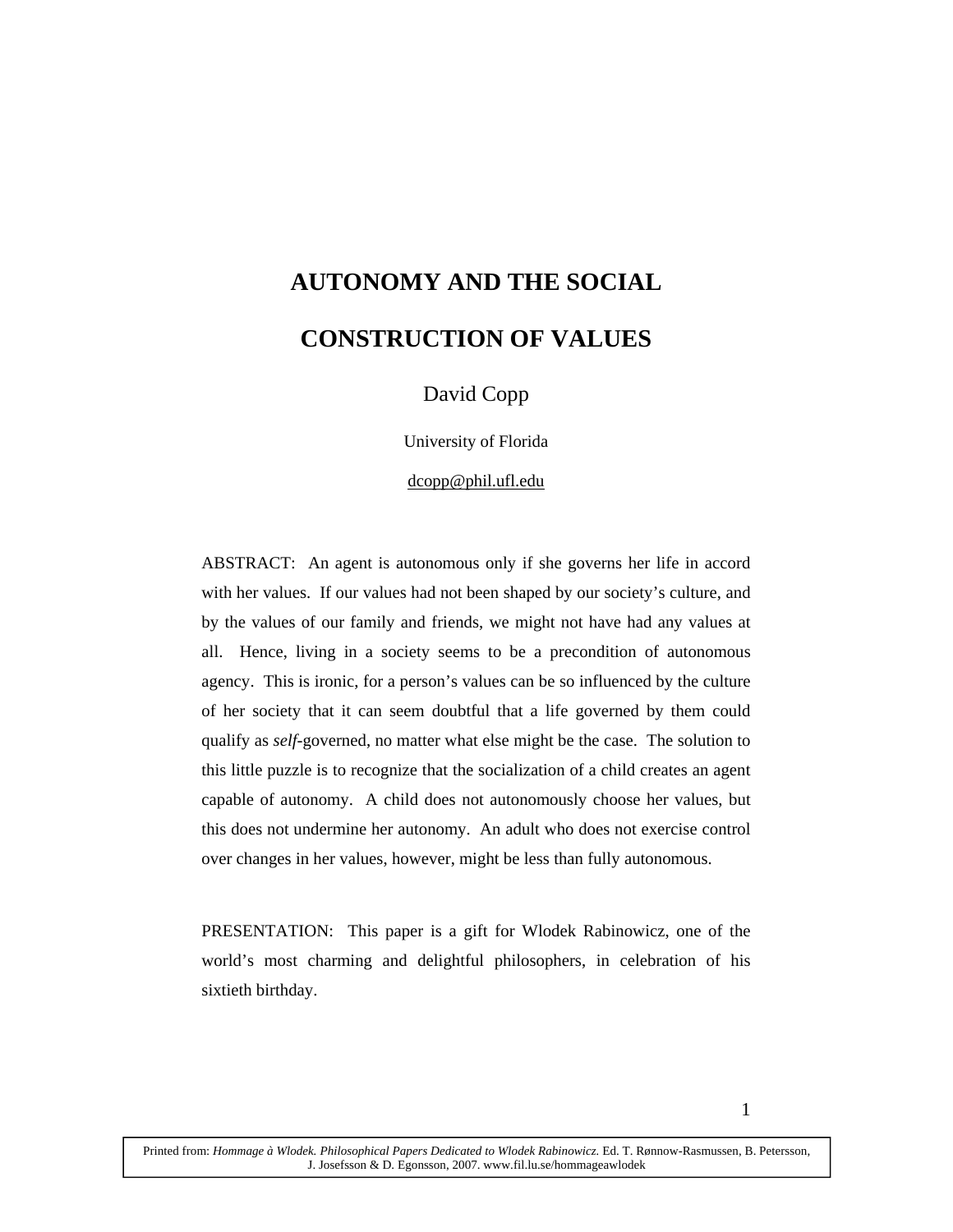An autonomous agent is 'self-governing'. There are of course different ways to understand what this might mean. I have argued elsewhere that an agent is selfgoverned only if she governs her life in accord with her values. Of course I do not think that autonomy is simply a matter of living in accord with one's values; there is more to be said, as I will explain. Yet the central requirement is that the autonomous person governs her life by her values. A person's values are aspects of her 'identity' in a way that most of her ends are not, and, because of this, if we assume that certain additional conditions are met, it is plausible to view action governed by a person's values as governed by her *self*. [1](#page-1-0)

The trouble is that our values are not autonomously chosen except in unusual cases. We are influenced by the culture of our society and by the values of our family and of other groups, and our values reflect these influences. The nature of these influences can seem to undermine our autonomy by constraining the kinds of values we are able to adopt. No matter what additional conditions are met, it might seem implausible that we could qualify as *self*-governing in virtue of governing our lives in accord with values we have only because of influences of these kinds. No matter what else might be true of a person, it may seem, if her values have been shaped by the local culture and by the values of her family and friends in a way that is outside of her control, she cannot be selfgoverning even if she governs her life in accord with her values. In the case of such a person, it may seem, no matter what additional conditions she may meet, there is no way to paper over the fact that her values are not her own, except in the trivial sense that she is the person who has them.

<span id="page-1-0"></span>-1

Copp, 2005.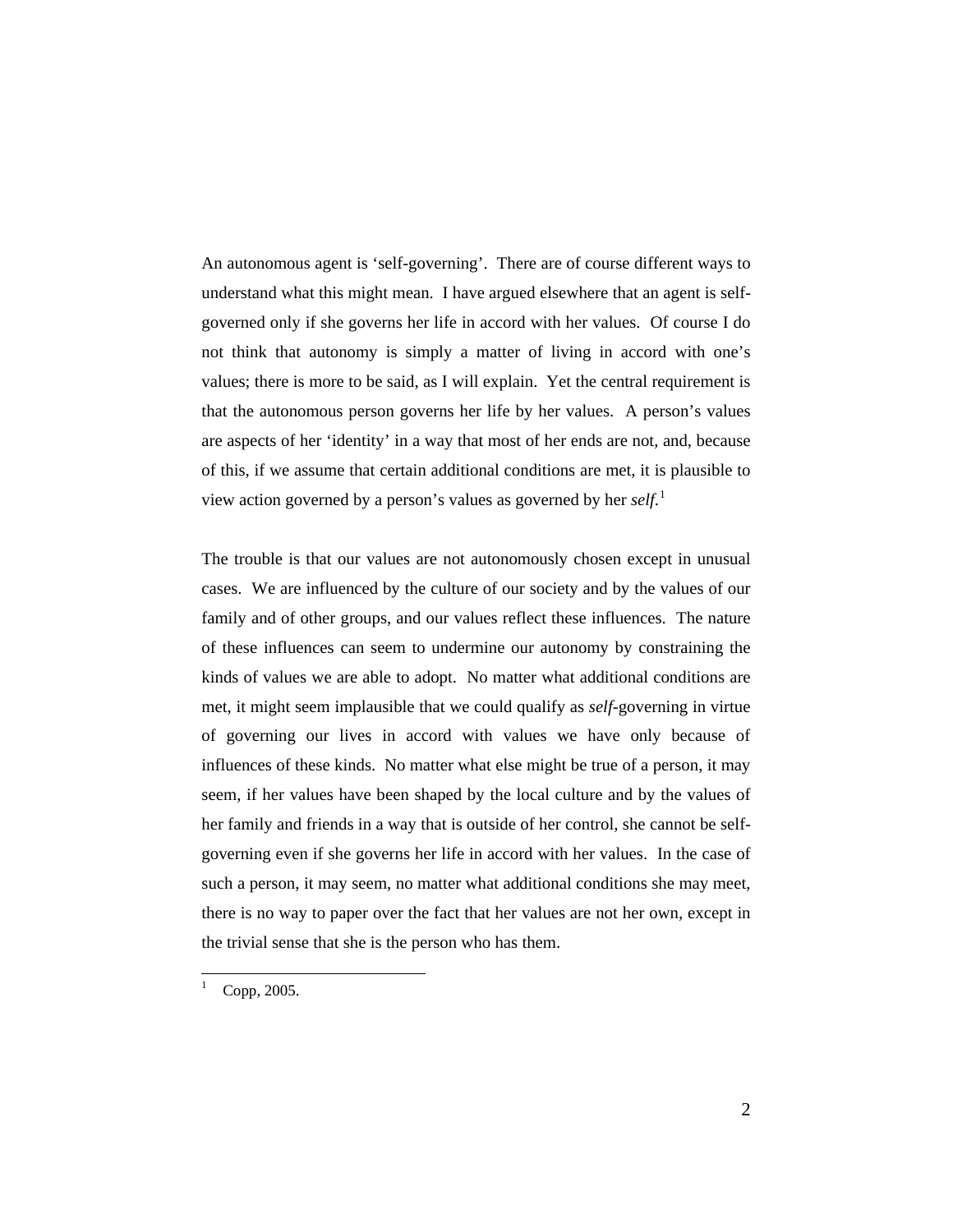Ironically, it seems unlikely that we could be autonomous if our values had not been shaped by our society's culture and by the values of our family and friends. A society makes available to us a menu of possibilities, both possible ways of life and things we could value. Outside of a society, in a hypothetical 'state of nature', assuming of course that we could manage to live at all, we would be driven by our needs into a way of life. Our lives would be driven by our needs rather than governed in accord with our values, and indeed we might lack any commitments that could properly be called values. In such circumstances, if we qualified as autonomous agents, this would be an attenuated form of autonomy.<sup>[2](#page-2-0)</sup> In this way, living in a society is a precondition of fully autonomous agency. This is ironic, given that, at the same time, a person's values are so influenced by the culture of the society in which she lives that it can seem doubtful that a life governed by them could qualify as self-governed no matter what else might be true of it.

I begin this paper with a discussion of the idea of autonomous agency. I then turn to the idea that living in a society is a precondition of fully autonomous agency. Finally, I discuss the idea that the influence of the society's culture on our values is incompatible with our being autonomous agents.

## **1. Autonomous Agency and the Agent's Values**

I hold that autonomous agency – self-governed agency – consists in part in governing one's life in accord with one's values. Unfortunately this is not an

-

<span id="page-2-0"></span><sup>2</sup> Kymlicka 1995, ch. 5, esp. 82-84.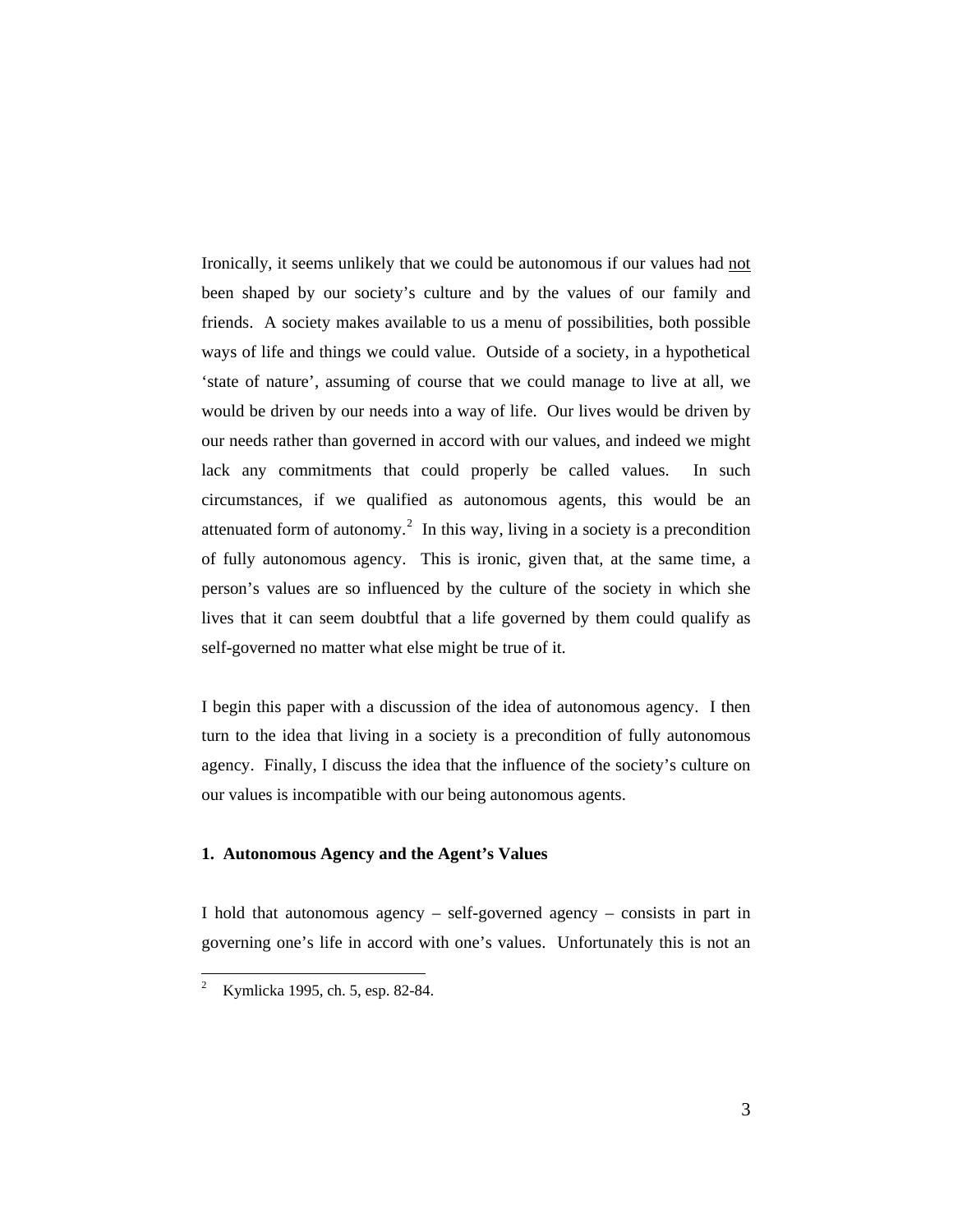idea I can develop or explain in any detail in this essay.<sup>[3](#page-3-0)</sup>

The literature on autonomous agency is primarily concerned to explain how we can be autonomous despite the possibility of causal determinism. The *explanandum* in this literature is free intentional action. The *explanandum* of my project is action that is autonomous in a different, 'thicker' sense, as I will explain. It is intentional action that is 'governed' by the agent or 'regulated' or 'controlled' by her. Cases of weakness of will might count as autonomous action in a thinner sense, but in general they do not count as autonomous in the thick sense that concerns me because weakness of will involves a failure to govern oneself. Moreover, actions that are motivated by desires that are unknown to or unacknowledged by the agent might count as autonomous in the thinner sense, but they do not count as autonomous in the thick sense because they involve failures of control.<sup>[4](#page-3-1)</sup>

To be autonomous, even in the thin sense, one must meet conditions of two kinds. There are 'internal' psychological conditions, including the requirements of being able to make decisions, to form intentions, and to act on one's intentions, and there are 'external' conditions, including social

<sup>-&</sup>lt;br>3 In this section, I follow the reasoning in Copp 2005.

<span id="page-3-1"></span><span id="page-3-0"></span><sup>4</sup> Michael Smith discusses the case of a man who always takes the longer of two routes home at the end of the day. The man says that his reason is that the longer route takes him past a news agent where he can buy a foreign paper that interests him. But in fact he is a very vain person and, unknown to him, he is motivated by the fact that there are several mirrors along the way, as well as windows, in which he can see his image reflected. See Smith 1994.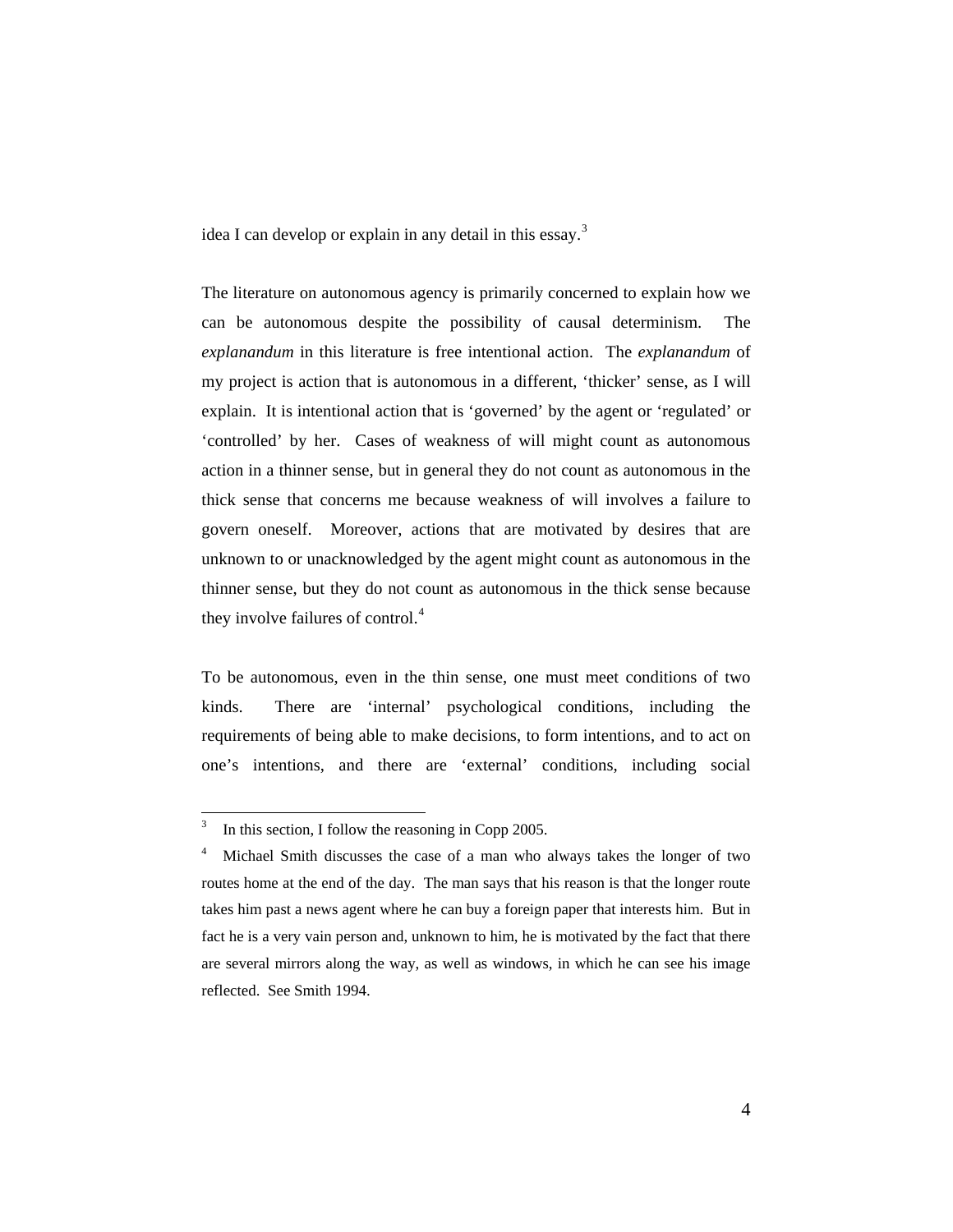conditions, such as the requirement of being free of certain kinds of interference, including coercion and manipulation.<sup>[5](#page-4-0)</sup> For my purposes in this paper, we can set aside the external requirements of autonomous agency. The idea I will be pursuing, that autonomous agency requires governing one's life in accord with one's values, is an idea about an internal requirement. I take it to be the most important internal requirement.

To understand the thicker notion of self-governing agency, we need to focus on the idea of *governing* something, understood as a matter of regulating the thing, or exercising systematic control. Consider the idea of a self-governing state. In such a state, law and public policy originate in decisions of the government. In a state that is self-governing in only the thinner sense, these decisions might result merely from temporary accommodations of conflicting and competing conceptions of the direction the state should be taking. Law and public policy could swing between extremes, each extreme position being adopted in accord with procedures that are provided for in the constitution, but having no stability, so that laws and policies are abandoned almost as soon as they are adopted and replaced with radically different laws and policies. Such a state is selfgoverning in a thin sense. But in a state that is self-governed in a thicker sense, public life is governed or regulated in a way that is not merely the kaleidoscopic outcome of a struggle between competing forces. In such a state, decisions about law and public policy are regulated by abiding concerns or goals and not merely by temporary ad hoc coalitions of interests. I say that these concerns or goals are 'abiding', but I do not mean they are literally unalterable. If a state is self-governing in the thick sense, it is able to

-

<span id="page-4-0"></span><sup>5</sup> See, for example, Oshana 1998.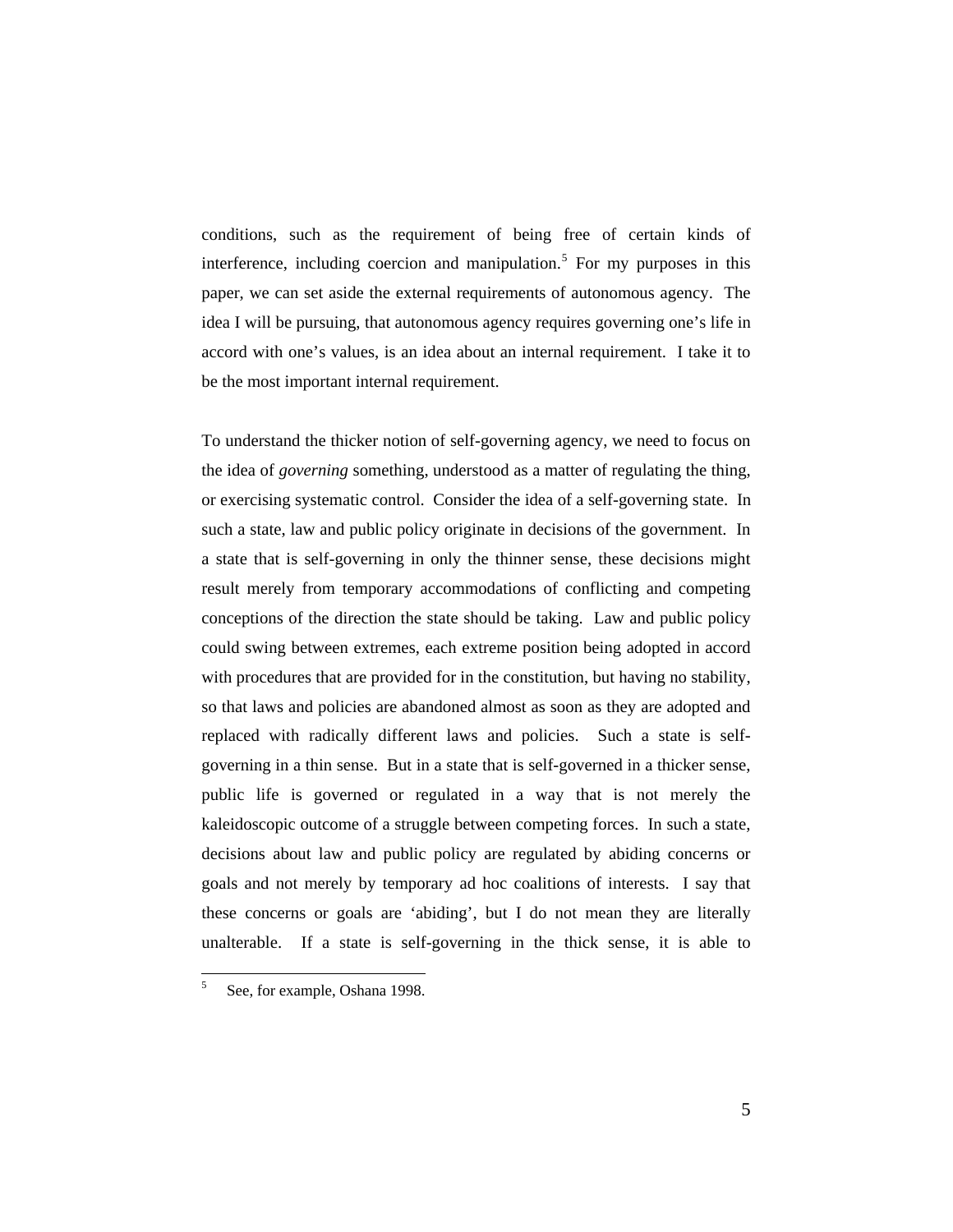reconsider its goals, and to change them. Yet its goals and concerns regulate the government's decisions, and provide them with a stable direction.

By analogy, autonomous agency is agency that is controlled or regulated by the agent.<sup>[6](#page-5-0)</sup> But if a person is self-governing merely in the thinner sense, her actions might result merely from temporary agreement among competing and conflicting conceptions of what is fundamentally important in her life. Or she might be driven by whatever desire merely happens to be the strongest. An agent who is self-governing in the thicker sense that interests me, however, is not simply driven by the strongest desire. She is able to ignore temptations, for example. She has abiding concerns and ends and she selects which desires to satisfy in light of these concerns and ends. She shapes her life in accord with these concerns and ends. These concerns and ends are not fixed, however, even though they are stable and 'abiding'. An autonomous agent has the ability to reconsider them and to change.

The ability to decide which of our desires to act on is part of what is involved in the ability to plan.<sup>[7](#page-5-1)</sup> In planning, we decide among alternative courses of behavior, and we settle on priorities and strategies for achieving our priorities. If we are self-governing in the thick sense, we control and regulate our actions systematically on the basis of such plans and we plan in the light of more fundamental background policies. A person who is autonomous merely in the

<span id="page-5-0"></span><sup>&</sup>lt;sup>6</sup> For a valuable discussion of the agential control of action, see Fischer and Ravizza 1998.

<span id="page-5-1"></span><sup>7</sup> Michael Bratman stresses the ability we have to decide whether to take the object of a desire to be an end (1996). Bratman cites Cohon 1993.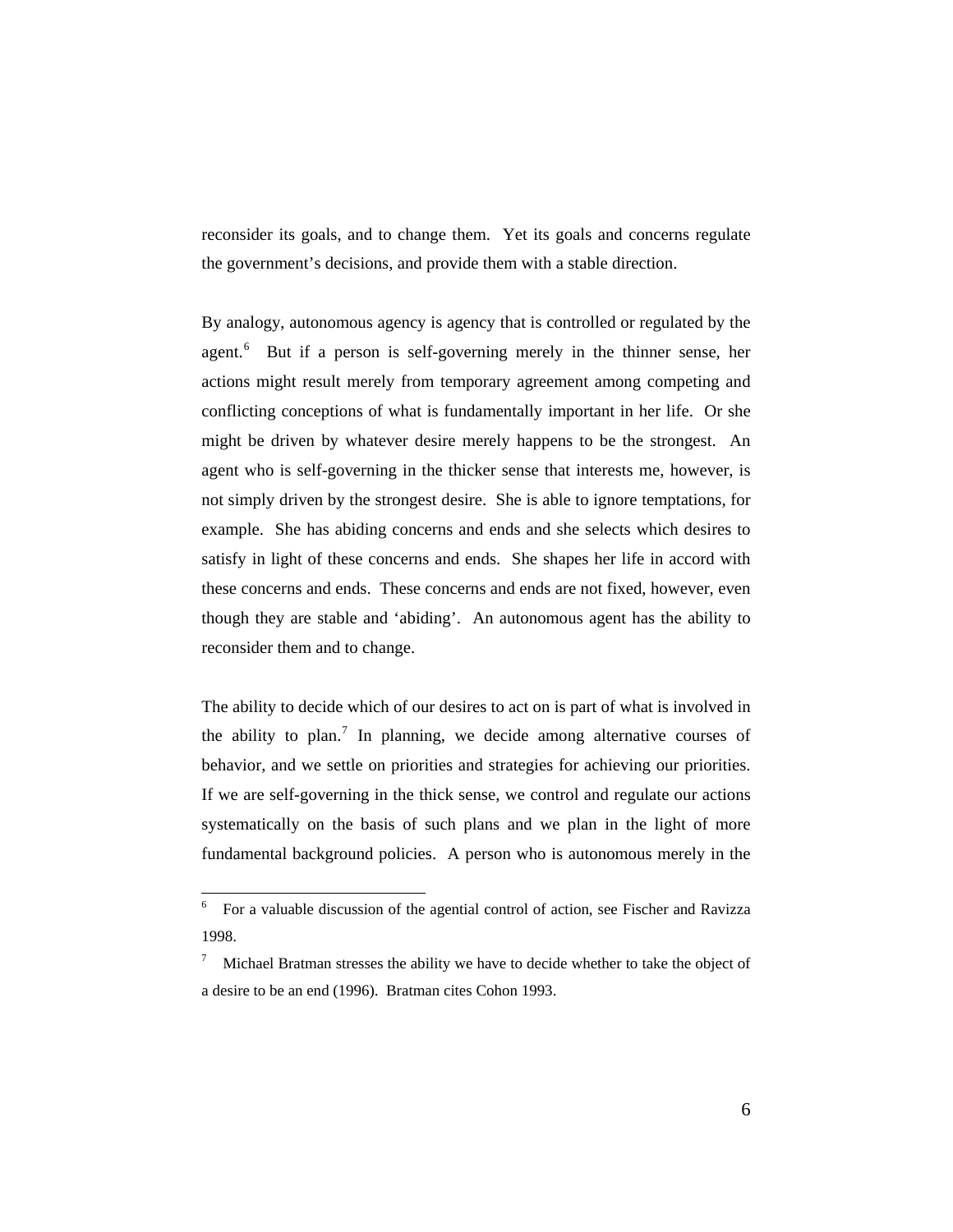thin sense might have plans and policies, of course, but if so, she might fail in various ways to control or regulate her action systematically on the basis of these plans and policies. She might follow her plans only in a haphazard manner; or her decisions might not reflect the priorities she has settled on in her planning. Hence, an agent can be autonomous in the thin sense without being self-governing in the thick sense that interests me.

As I understand things, our 'values' are among our most fundamental concerns, ends, and policies. The values of an agent who is autonomous in the thick sense constrain and shape her less fundamental policies and goals. Moreover, although an autonomous agent can act on urges and desires, she indulges them within boundaries set by her values. So, I say, a person who is self-governing in the thick sense regulates or controls her actions on the basis of intentions and plans that serve her values, or are at least constrained by her values, such that serving those intentions and plans does not conflict with her values.

We can explicate the distinction between autonomy in the thin sense and autonomy in the thick sense by invoking a conception of the agent's 'practical standpoint', to use Michael Bratman's term.<sup>[8](#page-6-0)</sup> This can be understood, roughly, as the set of conative states of the person that must control her behavior as a necessary condition of her qualifying as self-governed in the thicker sense. My proposal is that a person's values constitute her practical standpoint. I think that a person's values are part of her 'identity'; they constitute that part of her identity that is concerned inter alia with plans for her life – plans which are such that her beliefs about her success or failure in accomplishing them ground

-

<span id="page-6-0"></span><sup>8</sup> Bratman 2004, 42.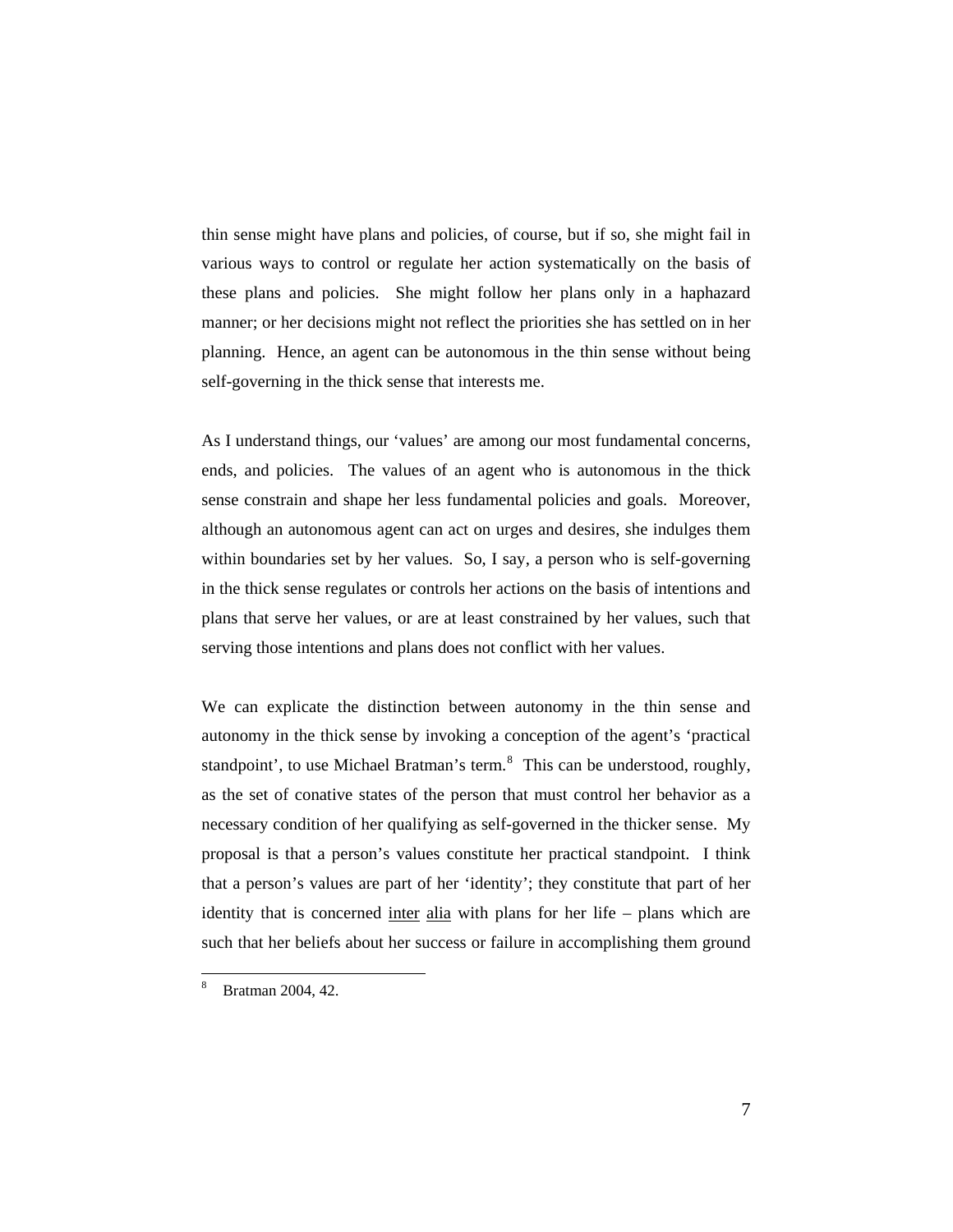emotions of esteem. I do not have the space to develop this idea in detail here.<sup>[9](#page-7-0)</sup>

Consider, however, the things that we value. In a typical case a person values her friendships and her friends, her family and family members, and her own happiness. In a typical case, perhaps, a person also values the things, valuing which or the pursuit of which is constitutive of, or ideal for, her career or lifeplan. Hence, a philosopher might value knowledge and getting clear about philosophical questions. A plumber might value giving satisfaction and high quality work to clients. In a typical case as well, a person would presumably have moral values. She might value being honest and trustworthy and fair in her dealings with other people. A person's self-esteem rests inter alia on how well she believes she is doing in pursuing or securing or exemplifying what she values. She will feel good about herself to the extent that she believes she is succeeding and she will feel bad about herself to the extent that she feels that she is failing.

The basic idea, then, is that our values are concerns, ends, and policies that are deep psychological features of ourselves in the sense that success or failure in securing them grounds emotions of esteem that reveal the shape of our selfconception. It is because of this that, I say, an agent's values figure in her

 $\overline{a}$ 

<span id="page-7-0"></span><sup>9</sup> The use of the expression "identity of the person" to express a psychological notion of the sort I have in mind, rather than a metaphysical notion, is fairly recent. The term "identity" does not appear with the relevant meaning in *The Oxford English Dictionary* (Oxford: Clarendon Press, 1933) until the 1976 *Supplement*, where the term "identity crisis" is given, with the first cited usage being 1954. I explain my understanding of this conception of a person's identity – or 'self-esteem identity' – in Copp 2002.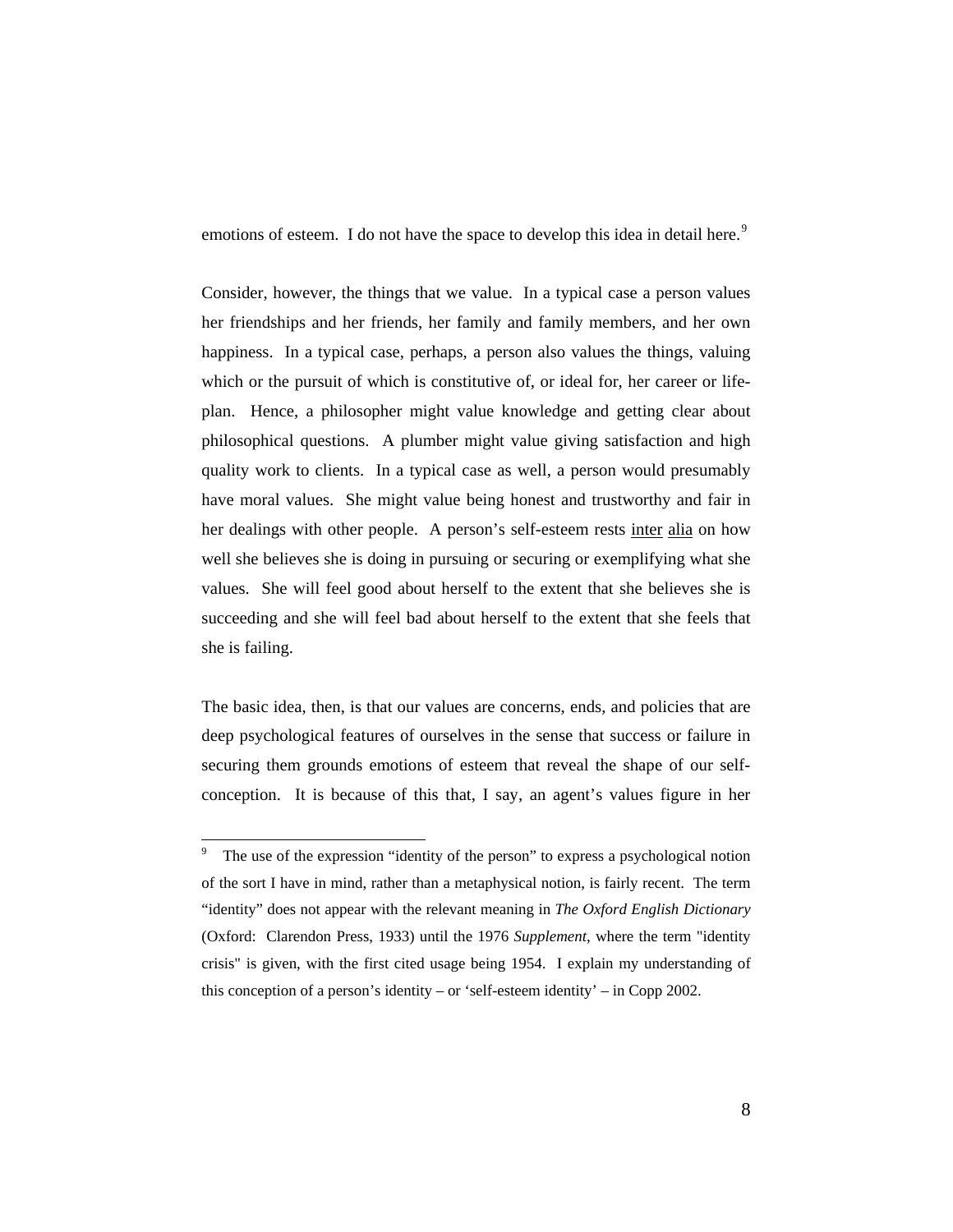identity. And given that a person's values are concerns, ends, and policies with practical import, it is plausible to think of a person's values as constituting her 'practical identity'. Because of this, it seems plausible to say in turn that an agent qualifies as self-governed in the thick sense only if she regulates her life on the basis of her values. The actions of an agent who is self-governed in the thick sense 'express' the agent's identity.

#### **2. Societies and Cultures**

Given this understanding of autonomous agency in the thick sense, living in a society is arguably a precondition of autonomous agency. (In what follows, I often do not mention the qualification, "in the thick sense.") That is, it seems, we would not be autonomous unless we were or had been subject to influences of a kind that only a society makes available, influences that enable us to have values. Let us consider this idea.

One question that arises immediately is the question of what societies are. The concept of a society that I shall be working with should be familiar. Societies are groups that are relatively comprehensive of the various functions and roles required for a group to be self-sufficient. Societies typically are organized into states, but this is not necessary. Societies must therefore be distinguished from states. And they must be distinguished from 'nations' since their members do not necessarily identify with the society in the way that the members of a nation identify with the nation, and a society need not have any political aspirations. As with states and nations, however, membership in a society is inherited at birth, although a person can leave one society and join another. Societies are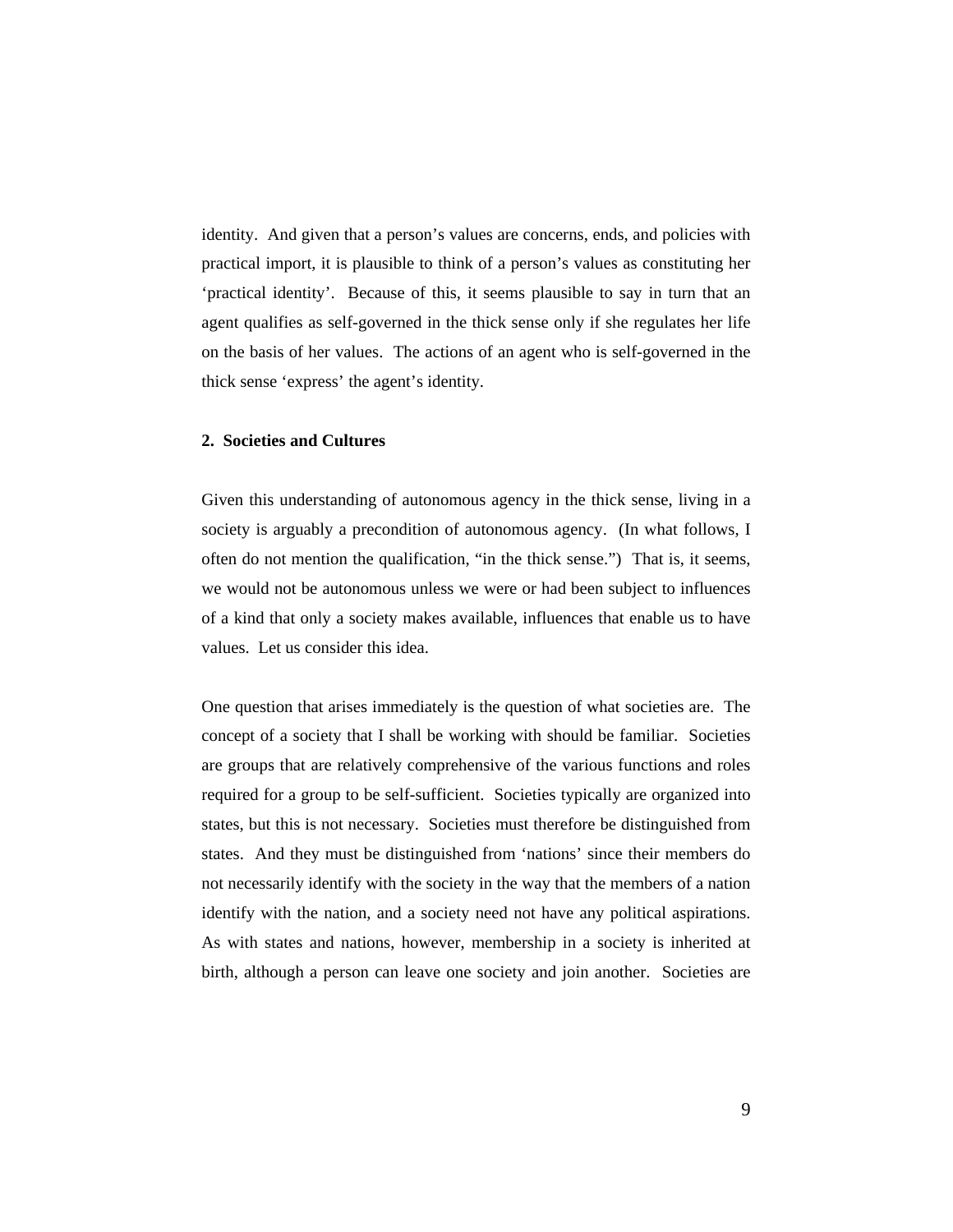multi-generational in two senses. Their membership at any time includes members of several generations. Moreover, their existence extends through several generations in time. They are territorial, and their membership includes virtually everyone residing permanently in their territories. Societies have permeable borders, however, and their borders are not in general publicly acknowledged in the way the borders of states are generally acknowledged. A society provides its members with a framework for their lives, for most of their important relationships are with other members of the society. The people that the members of a society interact with, in securing the material necessities of their lives as well as in pursuing cultural priorities are, by and large, also members of the society. And such interactions are governed by norms that are widely shared in the society and that facilitate successful cooperation. In light of this discussion, I shall assume the following rough definition.

A society is (1) a multi-generational temporally extended population of persons, embracing (2) a relatively closed network of relationships of friendship, affection, kinship, and cooperation in reproduction, and (3) limited by the widest boundary of a distinctive and salient system of normgoverned instrumental interaction that facilitates pursuit of the necessities of life and the priorities of the group's culture. $10$  $10$ 

Notice that the group of all humans that have ever lived has the first two

<span id="page-9-0"></span> $10<sup>-10</sup>$ 10 Copp 1995, 128 and, for an extended discussion, ch. 7. See also Copp 1997, 190- 92.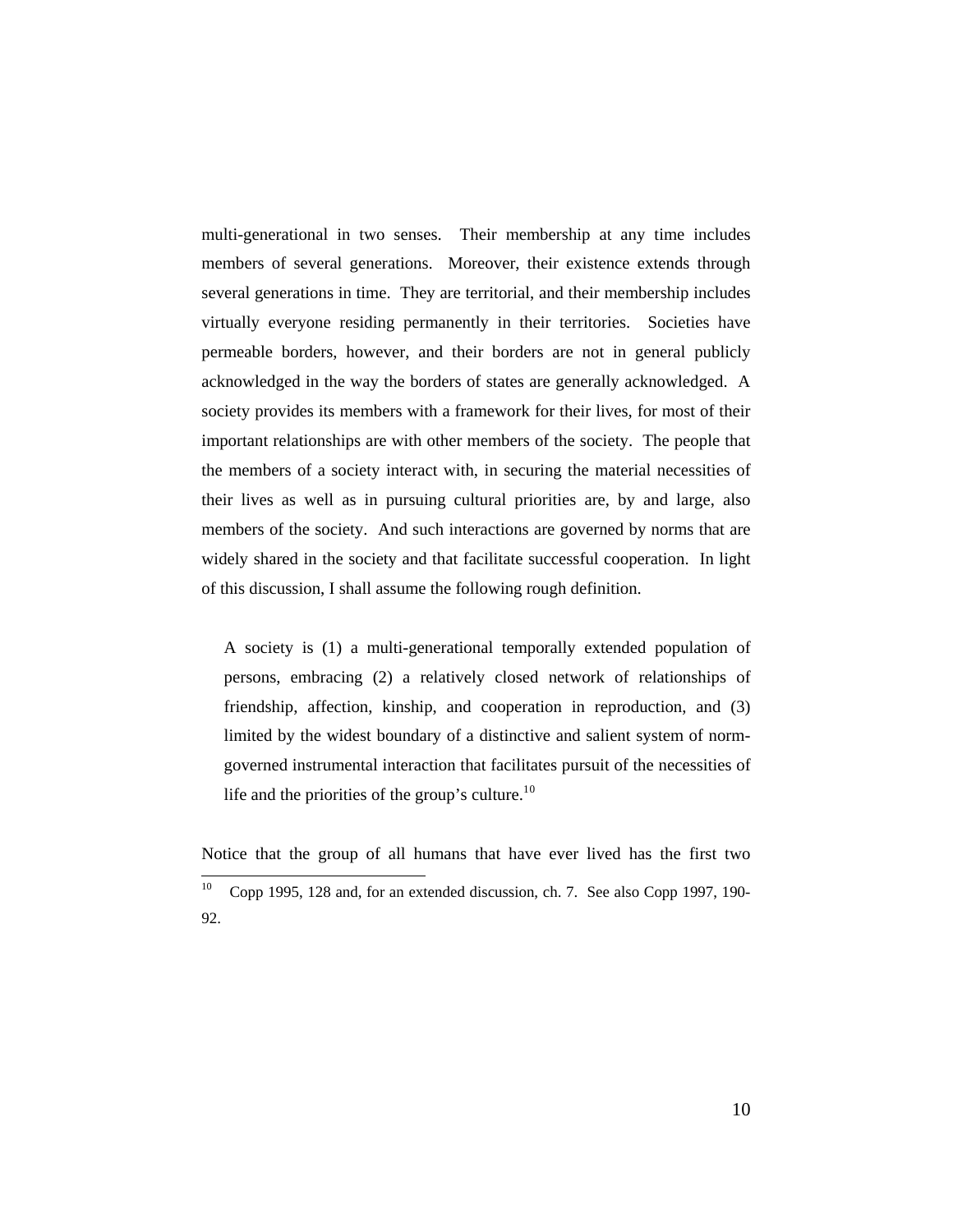characteristics mentioned in this definition, for this group is a multigenerational temporally extended population of persons characterized by a relatively closed network of relationships of friendship, affection, kinship, and cooperation in reproduction. Therefore if we are to imagine a situation in which we do not live in a society, the crucial characteristic is the third one. We need to imagine a situation in which, if we live in a social group of some kind, it is one that lacks a 'culture' and a system of norms 'governing interaction'. A group would not strictly speaking qualify as a society even if it had a culture or a system of norms if those norms did not facilitate "pursuit of the necessities of life and the priorities of the group's culture." But it will simplify matters if we ignore this unrealistic possibility. Moreover, a group would not count as a society if it lacked a 'culture', no matter how rich its shared life. But we can also ignore this unrealistic possibility.

I now need to explain the idea of a 'culture'. In a broad sense, we can count as a group's culture the set of ideas, beliefs, values, conventions, norms, goals, or practices that is shared (other things being equal) by the adult members of the group and passed on through socialization to new generations of members.<sup>[1](#page-10-0)1</sup> This account presupposes that a group with a culture is multi-generational, and it presupposes that the child of a member of a group with a culture normally becomes a member of the group. Nevertheless, it allows that a group that is not a society could qualify as having a 'culture'. This way of understanding a culture serves our purposes here, for if we are going to use the idea of a culture

<span id="page-10-0"></span> $11$ 11 To properly explain this, we would need to make use of the idea of a defeasible generalization as it is explicated in Lance and Little 2004.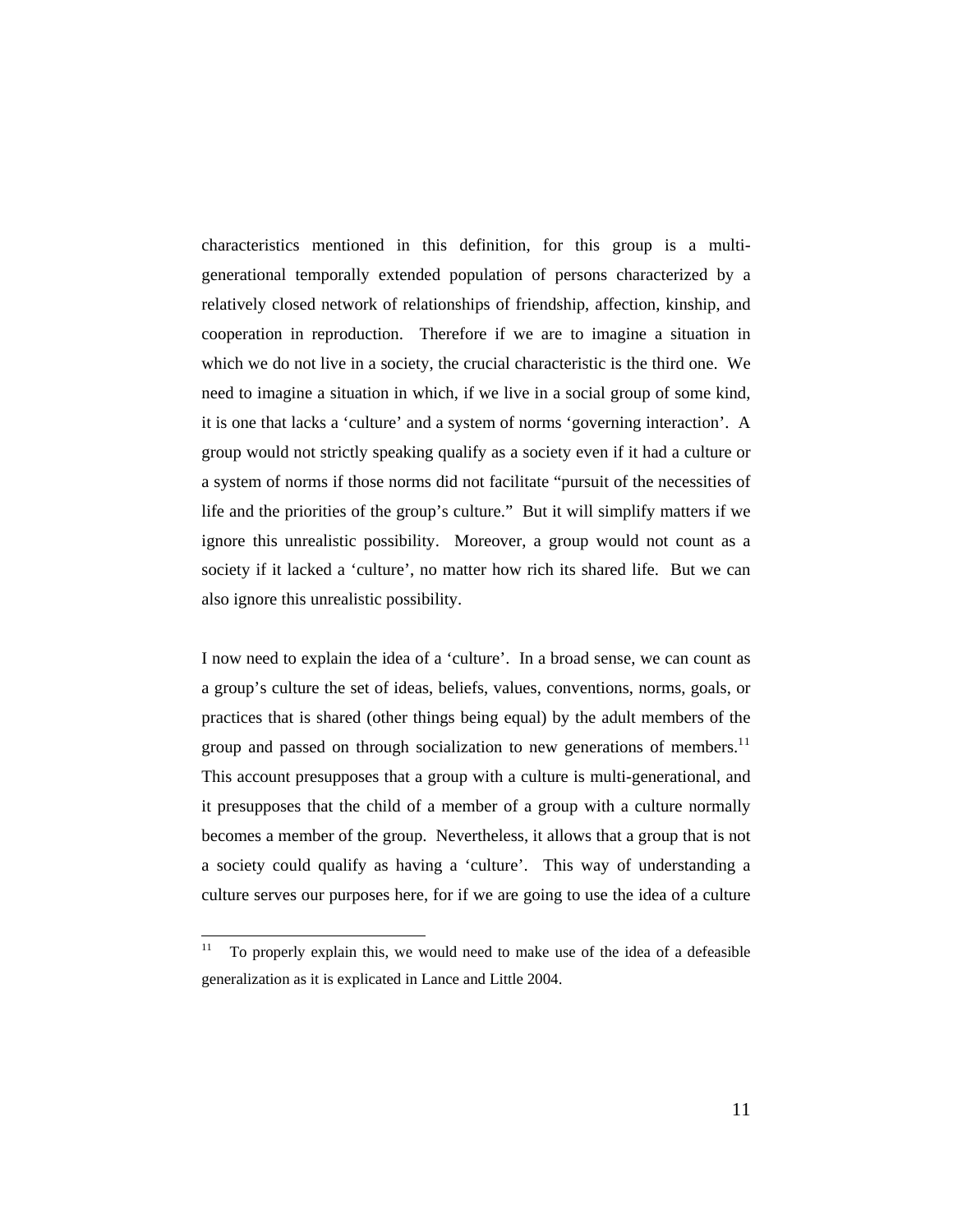in explaining the idea of a society, we obviously need to explain the idea of a culture without invoking the idea of a society. Following Will Kymlicka, we may say that a "societal culture" is a set of ideas, beliefs, values, conventions, norms, goals, or practices that provides people who share it with a conception of "meaningful ways of life across the full range of human activities, including social, educational, religious, recreational and economic life, encompassing both public and private spheres." $12$  $12$  In the contemporary world, Kymlicka points out, a societal culture is typically embodied in institutions and practices.<sup>1[3](#page-11-1)</sup> But we have to allow for the cultures of primitive societies that are not institutionalized, so for our purposes here, it is best to think of a culture, as I have proposed, as a set of ideas and the like.

I should clarify that societies can overlap in the way that the French and Basque societies overlap and one society can be nested within another in the way that Quebec society is nested within the North American society. Moreover, as these examples illustrate, a single society can be characterized by more than a single societal culture. A single society must be characterized by a culture, but the present point is that this culture need not be homogenous. Hence there is a Canadian society and culture, but it contains Québécois society and culture.

Let us return, then, to the idea that we would not be autonomous unless we were or had been subject to influences of a kind that only a society makes available. We want to ask whether living in a society is in this way a

<span id="page-11-0"></span> $12$ Kymlicka 1995, 76.

<span id="page-11-1"></span> $13$  Ibid.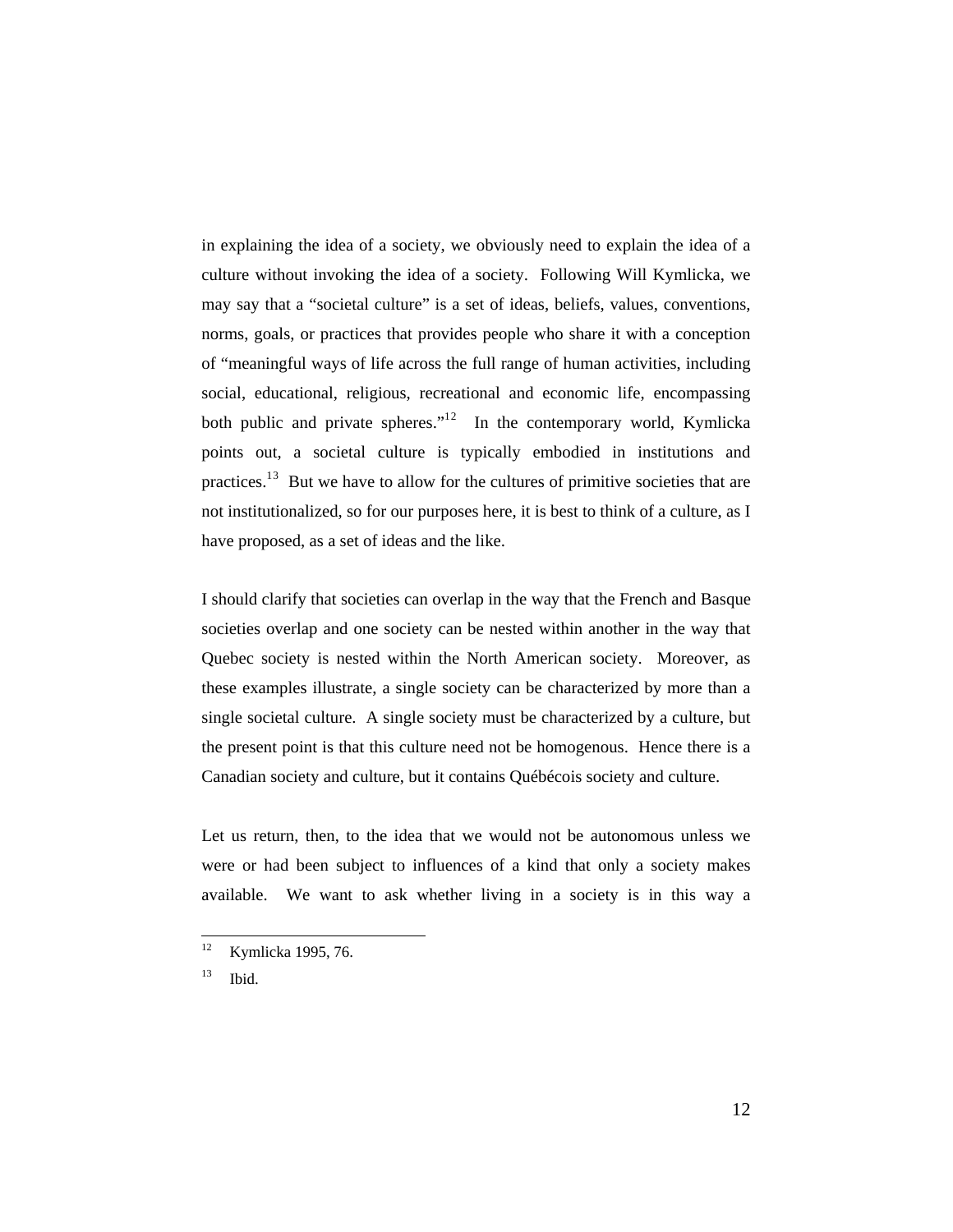precondition of autonomous agency. That is, we want to ask whether we could be autonomous if we had never lived in a society, or if we had always lived in a 'state of nature'. A state of nature of the relevant kind would be a situation in which, even if people live in groups of some kinds, these groups do not have cultures, and none of them is governed by a system of norms that "facilitates pursuit of the necessities of life and the priorities of the group's culture." They certainly lack what Kymlicka calls societal cultures.

People living in a state of nature might share a language. For even if a group with a language must have been a part of a society at one time, it is possible for a group to have a language at a certain time without being a society, or even a part of a society, at that time. A group with a language shares a system of linguistic norms, but it need not also share norms governing interaction in "pursuit of the necessities of life and the priorities of the group's culture." It need not share norms of the kind mentioned in my account of a society.

People living in a state of nature might live in family groups with mates and offspring, and these groups could be tied together by mutual feelings of affection as well as by need. But even if so, these groups would not be 'families' of the familiar kind. They would not be governed by a system of norms specifying roles and duties, for example, since a group in the state of nature would not have a culture, and would not be characterized by a system of norms that facilitates pursuit of the necessities of life.<sup>1[4](#page-12-0)</sup>

<span id="page-12-0"></span><sup>14</sup> Certain kinds of ideas and beliefs could perhaps be shared without being of the right kind for the set of them to constitute a culture. I shall have to trust that the idea is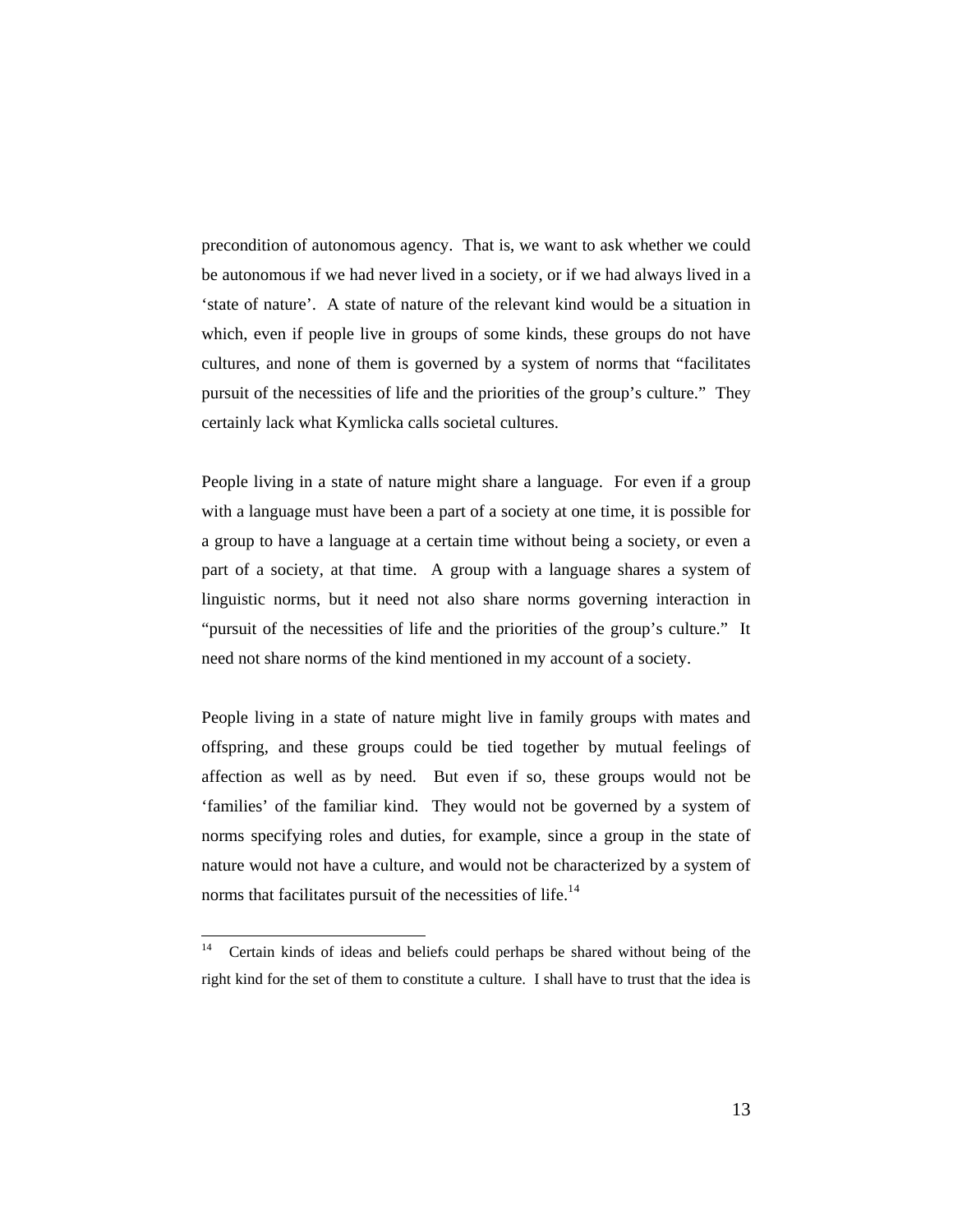In imagining a state of nature, then, we are imagining a situation in which the people living in a territory do not share a culture or a system of norms governing interaction directed toward securing the necessities of life, nor do these people belong to any groups that share a culture or such a system of norms. These people do not share norms governing the terms of cooperation, nor do they belong to any groups that share such norms. There is no set of ideas, beliefs, values, conventions, norms, goals, or practices that constitutes a culture that is shared by the adults living in the territory and that is passed on through socialization to their children, nor do these people belong to groups that share a culture and that pass on this culture to new generations of members.

### **3. Living in Society as a Precondition of Autonomous Agency**

Kymlicka writes that membership in a societal culture enables autonomy,<sup>1[5](#page-13-0)</sup> but he seems to intend the stronger claim that membership in a societal culture is needed, if a person is to be autonomous. He writes, "For meaningful individual choice to be possible, individuals need not only access to information, the capacity to reflectively evaluate it, and freedom of expression and association.

<span id="page-13-0"></span>15 Kymlicka 1995, 94.

1

clear enough for my purposes here. An example might be ideas and beliefs about ancestry. Perhaps all the members of a group believe that so and so is their ancestor and share the idea that the local weather is rainy. These are shared ideas and beliefs, but not interesting ones for our purposes. For one thing, they are not sufficiently rich and comprehensive to constitute a culture.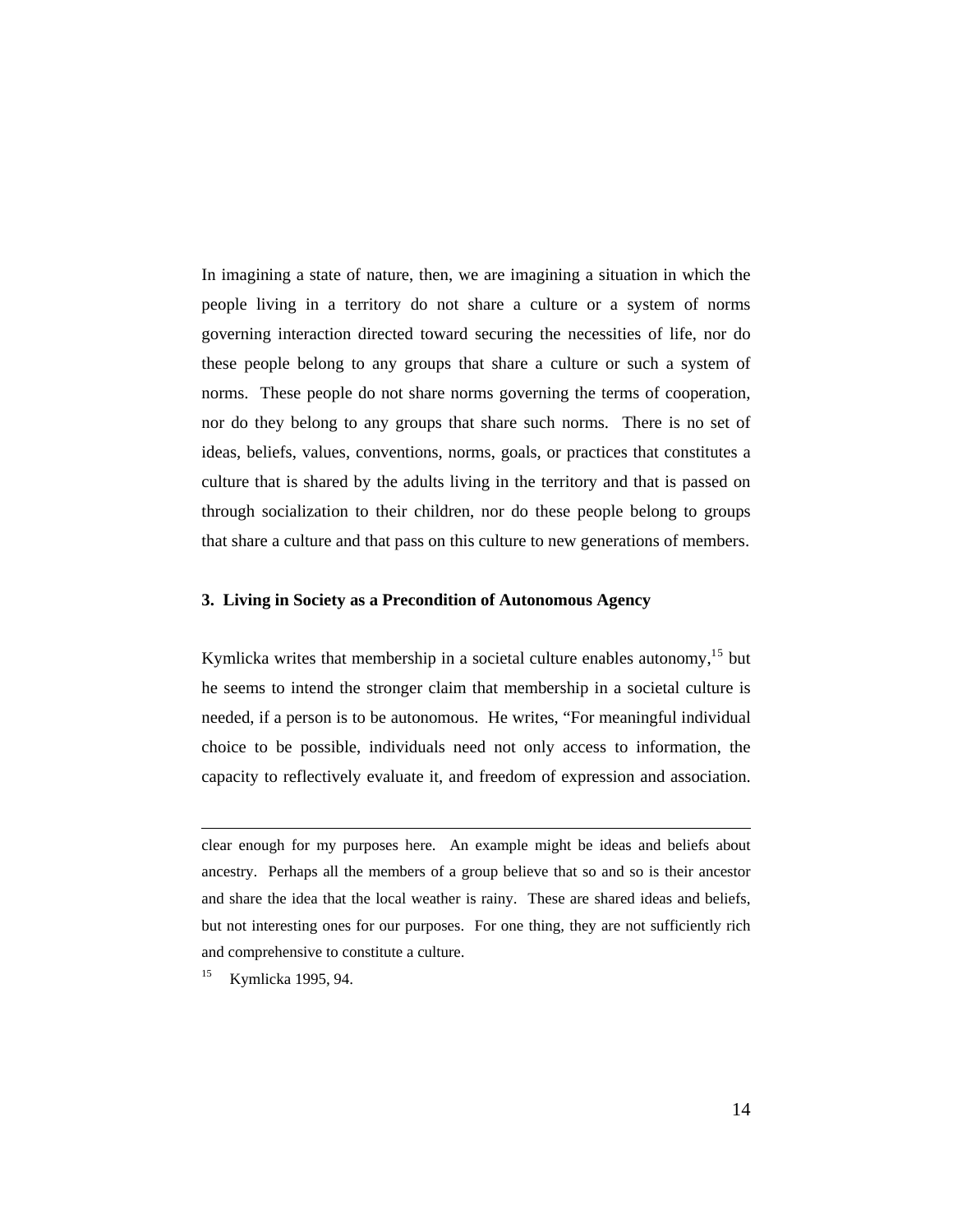They also need access to a societal culture."<sup>1[6](#page-14-0)</sup> He explains that "freedom involves making choices amongst various options, and our societal culture not only provides these options, but also makes them meaningful to us."<sup>1[7](#page-14-1)</sup> He writes that "it is only through having access to a societal culture that people have access to a range of meaningful options."<sup>1[8](#page-14-2)</sup> He agrees with Ronald Dworkin that culture "provides the spectacles through which we identify experiences as valuable."<sup>1[9](#page-14-3)</sup> We make choices based on our beliefs about the value of things, including social practices, and, Kymlicka claims, "to have a belief about the value of a practice is, in the first instance, a matter of understanding the meanings attached to it by our culture."<sup>2[0](#page-14-4)</sup>

Kymlicka is not claiming that all the members of group with a given societal culture have the same values.<sup>2[1](#page-14-5)</sup> People are able to reject the dominant values of their societal culture. As Kymlicka writes, "people can stand back and assess moral values and traditional ways of life. $12^2$  $12^2$  $12^2$  But he agrees with Margalit and Raz that "familiarity with a culture determines the boundaries of the imaginable."<sup>2[3](#page-14-7)</sup> He holds that a person's sense of the available options – her sense of ways of life that she could choose and her sense of ways of life that

<span id="page-14-4"></span>20 Kymlicka 1995, 83.

<span id="page-14-6"></span> $22$  Ibid., 92.

<span id="page-14-0"></span> $16\,$ 16 Ibid., 83-84. He says he is writing of "general trends" (Ibid, 90).

<span id="page-14-1"></span><sup>17</sup> Ibid., 83.

<span id="page-14-2"></span><sup>18</sup> Ibid., 83.

<span id="page-14-3"></span><sup>&</sup>lt;sup>19</sup> Ibid. Quoting Dworkin 1985, 228.

<span id="page-14-5"></span><sup>21</sup> Ibid., 105.

<span id="page-14-7"></span> $23$  Ibid., 89, quoting Margalit and Raz 1990, 449.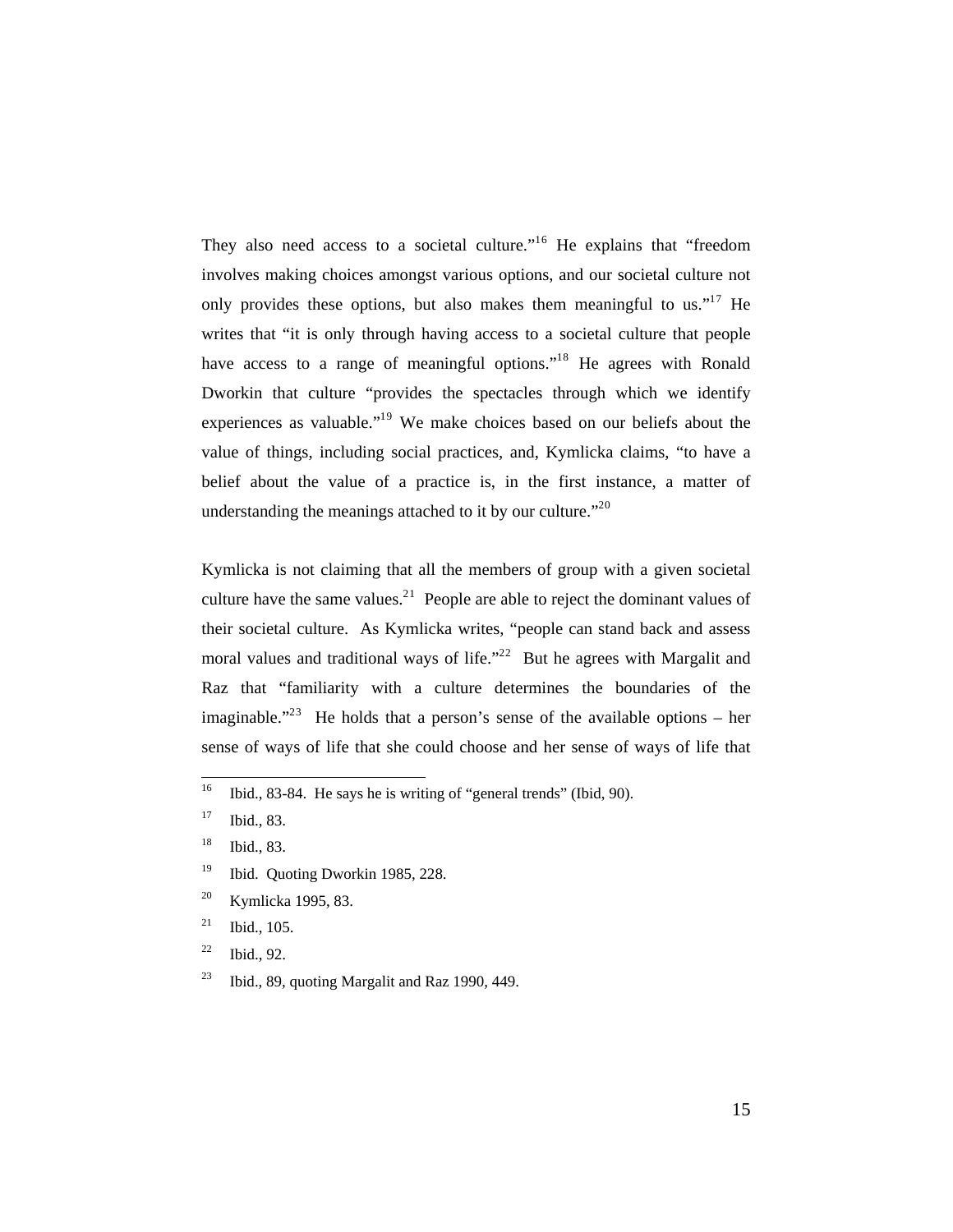would be valuable – is powerfully affected by the nature of the societal culture.

In presenting this argument, Kymlicka is addressing the relation between membership in a societal culture and the kind of individual freedom valued in political liberalism. Our concern is somewhat different since I am interested in the relation between membership in a society and the thick notion of autonomous agency. Nevertheless, Kymlicka's argument is helpful and I will draw on it while also rejecting certain aspects of it.

I believe it to be logically and conceptually possible for a person to be autonomous in a state of nature and I do not believe that Kymlicka would disagree. The issue is rather whether it is a true 'law-like' generalization even if only a 'defeasible' generalization, that a person needs to be, or to have been, a member of a society in order to be autonomous.

In recent work, Mark Lance and Margaret Little have explicated the idea of a defeasible law-like generalization. One of their examples is the proposition expressed by the sentence, "Other things being equal, fish eggs develop into fish." This proposition is not merely a statistical generalization for it is true even if most fish eggs are eaten by predators and therefore fail to develop into fish. As Lance and Little explain, the proposition in question is not the claim that the connection between being a fish egg and developing into fish "always, or even usually, holds, but that the conditions in which it does hold are particularly revealing of that item's nature." Cases in which fish eggs develop into fish, Lance and Little add, are taken as "*privileged*, in one way or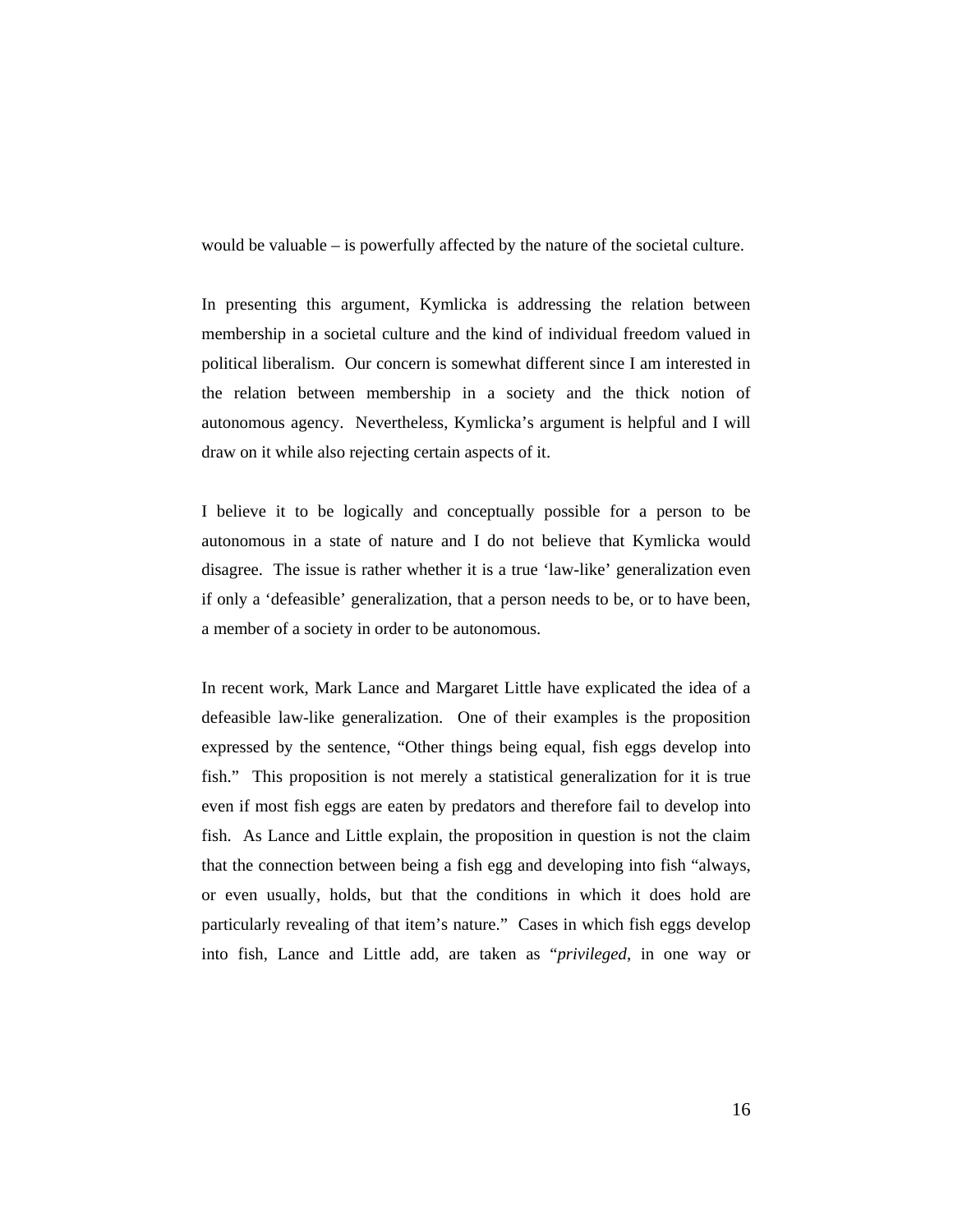another. $124$  $124$  Hence, the proposition in question is, roughly, the proposition that it is in the nature of fish eggs that when all goes well they develop into fish. $^{25}$  $^{25}$  $^{25}$ 

There are many plausible examples of defeasible generalizations. Consider, for example, the propositions expressed by the sentences, "Cats have four legs," and "Human beings have two biological parents." There are exceptions to these generalizations, and we can imagine circumstances in which more cats have three legs than four and in which a majority of humans have been cloned. Yet the relevant defeasible generalizations would still be true provided it remained true under the imagined circumstances that it is in the nature of cats to have four legs and that it is in the nature of humans to have two biological parents.

<span id="page-16-0"></span><sup>24</sup> Lance and Little 2004, 441, see also 438, 446-47.

<span id="page-16-1"></span><sup>&</sup>lt;sup>25</sup> It is often said that a law-like generalization 'supports counter-factuals'. See Lance and Little 2004, 444. The idea is that if it is a true law-like generalization that all As are Bs, it is also true that if something were an A it would be a B. By this test, the claim that all the coins in my pocket are nickels is not law-like, for even if it is true, it is not also true that if this quarter were in my pocket it would be a nickel. Consider, then, the claim that it is in the nature of fish eggs that when all goes well they develop into fish. The idea is that if this claim is true and law-like, then it is also true that if something were a fish egg, then if all went well it would develop into a fish. This test does not apply straightforwardly to the claim that other things being equal a person needs to have been a member of a society in order to be (thickly) autonomous. The idea, however, is that if this claim is true and law-like, it is also true that if a person had not been a member of any society, then other things being equal he would not have been a (thickly) autonomous agent.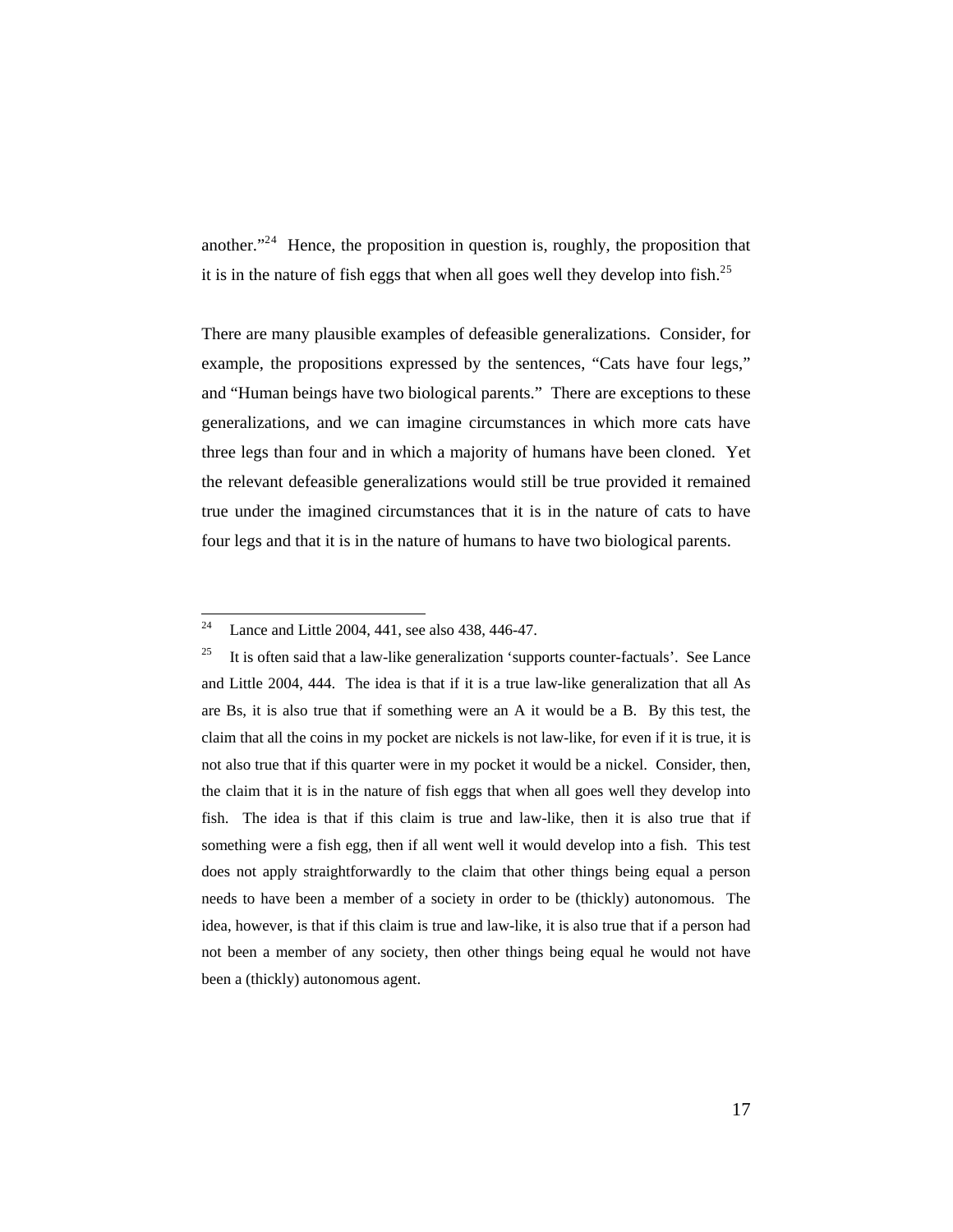The idea we want to explore is that it is a true defeasible law-like generalization that a person could not be autonomous if she had never lived in a society. To be sure, it is possible to be an autonomous person who never lived in a society. But, following Lance and Little, the idea is that the conditions under which autonomy rests on membership in a society is revealing both of the nature of autonomy and of the nature of persons.

The key point is that a (thickly) autonomous agent regulates her life on the basis of her values, where a person's values are deep psychological features that ground emotions of esteem and thereby reveal the shape of her self-conception. The reason that we could not be autonomous if we had not lived in a society is two-fold. First, we would not then have values, and second, even if we had values, we would not then regulate our lives on the basis of our values. These claims are intended as defeasible generalizations. Let me consider them in turn, beginning with the first.

First, outside of a society, in a hypothetical state of nature, even if we managed to survive, it is unlikely that we would have any values. For consider what is involved in having values. One requirement is conceptual. We cannot value friendship if we lack the concept of friendship. In a state of nature, where there are no norms governing interaction directed toward securing the "necessities of life" or the "priorities of the culture," it is not likely that we would have a rich conceptual repertoire. For it is not likely that we would in such circumstances develop concepts of arrangements or conditions or states of affairs or relationships that are not likely to exist and that we lack any cultural tradition of pursuing. So if we had values, they would be conceptually rather simple, it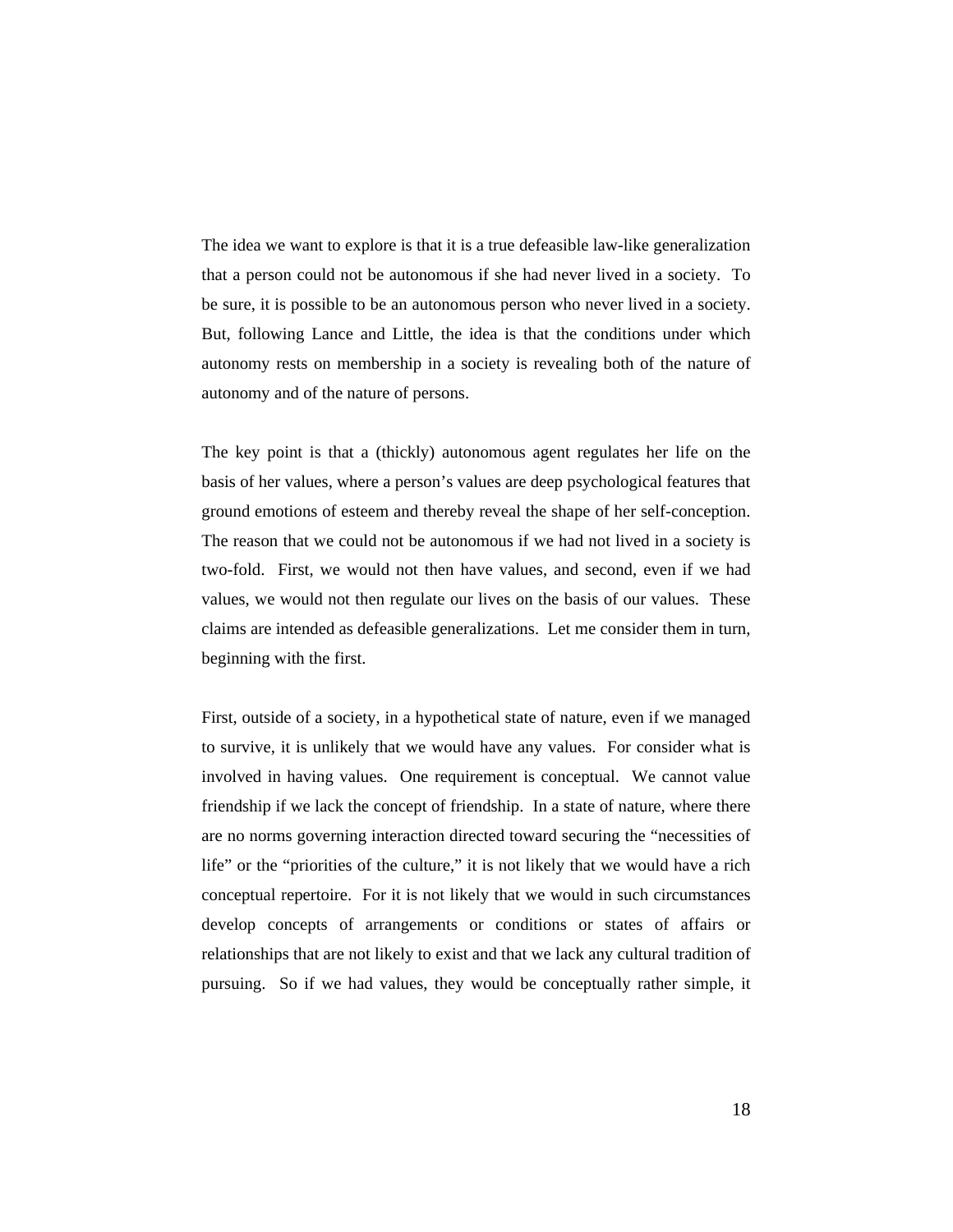seems to me. Two other requirements are psychological. We do not value friendship if we do not have a stable policy of pursuing friendships. And it seems unlikely that we would have stable policies of the relevant kind to pursue such things as friendship if we lived in a situation where cooperation depended on a convergence of self-interested motivation, as I assume it would, in a state of nature. In such a situation, we would be preoccupied with pursuing the basic necessities of life. Furthermore, we do not value friendship if our self-esteem does not rest in an appropriate way on our pursuit of friendship. If we value friendship, we feel better about ourselves to the extent that we embrace friendships and care about the good of our friends and so on, and we feel bad about ourselves to the extent that we fail in these things. But in a state of nature, where there is no culture and where no norms govern interaction, it seems unlikely that we would attach emotions of these kinds in the indicated way to success and failure in pursuing various policies, such as policies regarding friendships. All in all, then, it is unlikely that we would have any values in a state of nature.

As Kymlicka and others have argued, a society's culture provides us with examples of ways of life and models for ideal ways of life and so it assists us to see what we might value. This is all lacking outside a society. Moreover, in a society there are norms governing cooperative interaction that underwrite stable expectations as to how life will go and as to the possibility of cooperative endeavor. This is also lacking outside a society. Without these things, it seems to me, we would not likely have values.

Second, if we lived in a state of nature, then assuming that we could manage to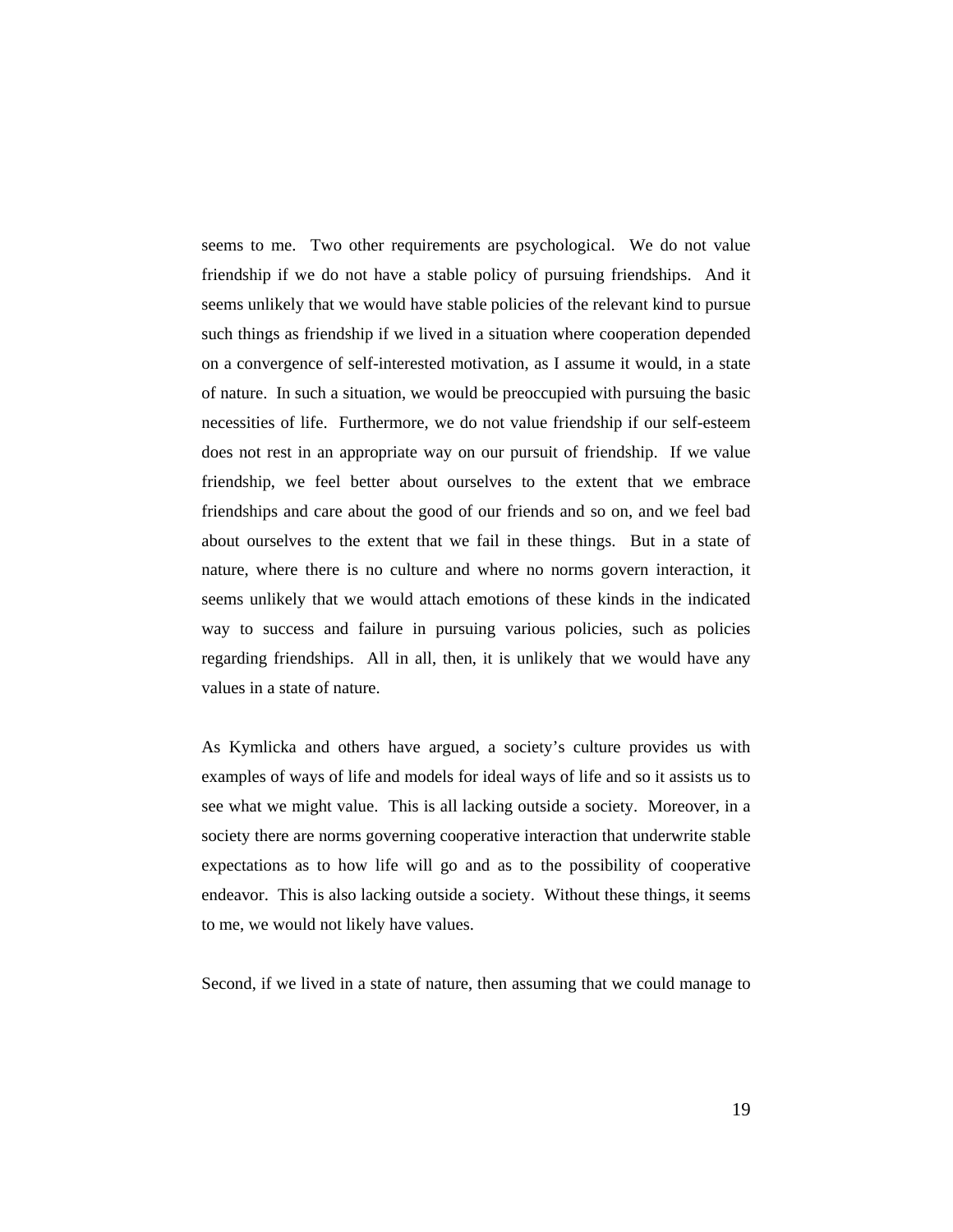survive at all, we would be driven by our needs into a way of life. For outside of a society, with no norms governing cooperative interaction, we would largely have to fend for ourselves. There would not be an infrastructure of the kind we take for granted in a well-functioning society. Our lives would be driven by our needs rather than governed in accord with our values, if we had any. And as I have suggested, it is likely that we would lack any commitments that could properly be called values. In such circumstances, if we qualified as autonomous agents, this would be an attenuated form of autonomy rather than autonomy in the thicker sense that I am investigating.<sup>2[6](#page-19-0)</sup>

 Given these two lines of thinking, it seems to me plausible that living in a society is a precondition of (thickly) autonomous agency. As I have explained, this claim is intended as a defeasible law-like generalization. Rosalind Hursthouse points out that it is highly plausible that, to be healthy, one needs regular exercise and one must not smoke. But as she says, regular exercise and refraining from smoking do not guarantee health, nor are they strictly necessary conditions of being healthy.<sup>2[7](#page-19-1)</sup> In a similar way, my claim is not that living in a society is strictly speaking a necessary condition of autonomy. The connection between living in a society and autonomy is defeasible, but it is revealing of the nature of autonomy and of the nature of persons. Our ability to govern our lives in accord with stable policies that figure in our self-conception and underlie the operation of our emotions of esteem depends on the resources provided to us by a society.

1

<sup>26</sup> Kymlicka 1995, ch. 5, esp. 82-84. Oshana 1998.

<span id="page-19-1"></span><span id="page-19-0"></span><sup>27</sup> Hursthouse 1999, 172-73.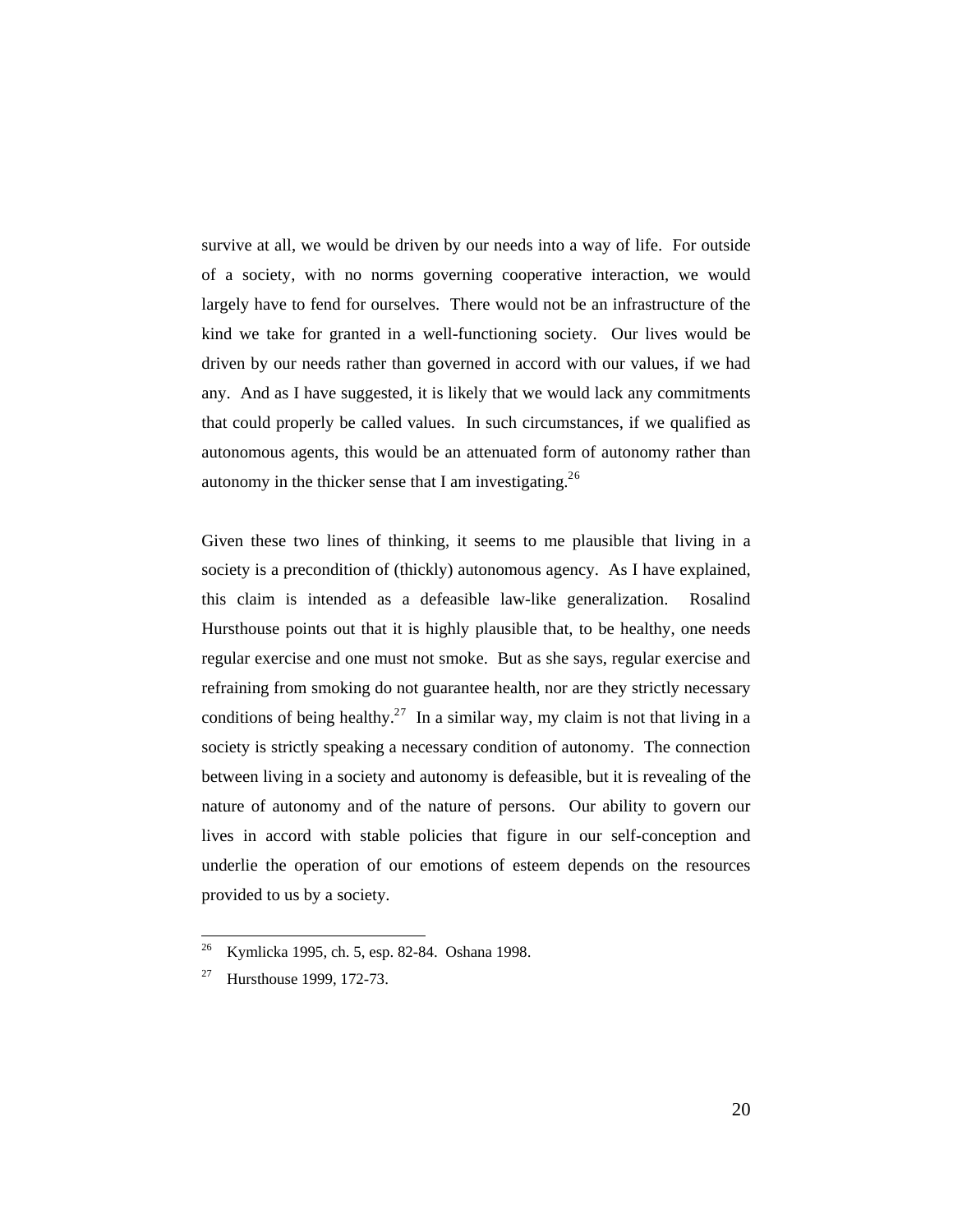#### **4. Self-Government and the Social Construction of Values**

 I now turn to the idea that the influence of the society's culture on our values is incompatible with our being autonomous agents. For my purposes, I shall bracket concerns about the compatibility of causal determinism with free will. The distinction between agency that is governed and regulated in accord with the person's values and agency that is not so governed seems to me to be worth drawing even if we worry that in a deterministic world we might lack some important condition of autonomy. But I shall here set aside this worry and assume that some form of compatibilism is true. That is, I shall assume, even if all of our actions are causally determined by antecedent events together with the laws of nature, it remains possible that we are thinly autonomous and it also remains possible that we are thickly autonomous. This means that to be of interest to us here, an argument to show that the influence of the society's culture on our values is incompatible with our being autonomous agents must rest on something other than the premise that causal determinism is true.

 In cases in which a person's socialization involves manipulation or coercion, it is arguable that the external requirements of autonomous agency are not met, so that the person cannot qualify as autonomous. But socialization does not necessarily involve coercion or manipulation. And on the assumption that some form of compatibilism is true, I believe it is logically and conceptually possible for a person to be autonomous even though her values have been influenced by the local culture in all the ways that a person's values are normally influenced during socialization. But these points do not begin to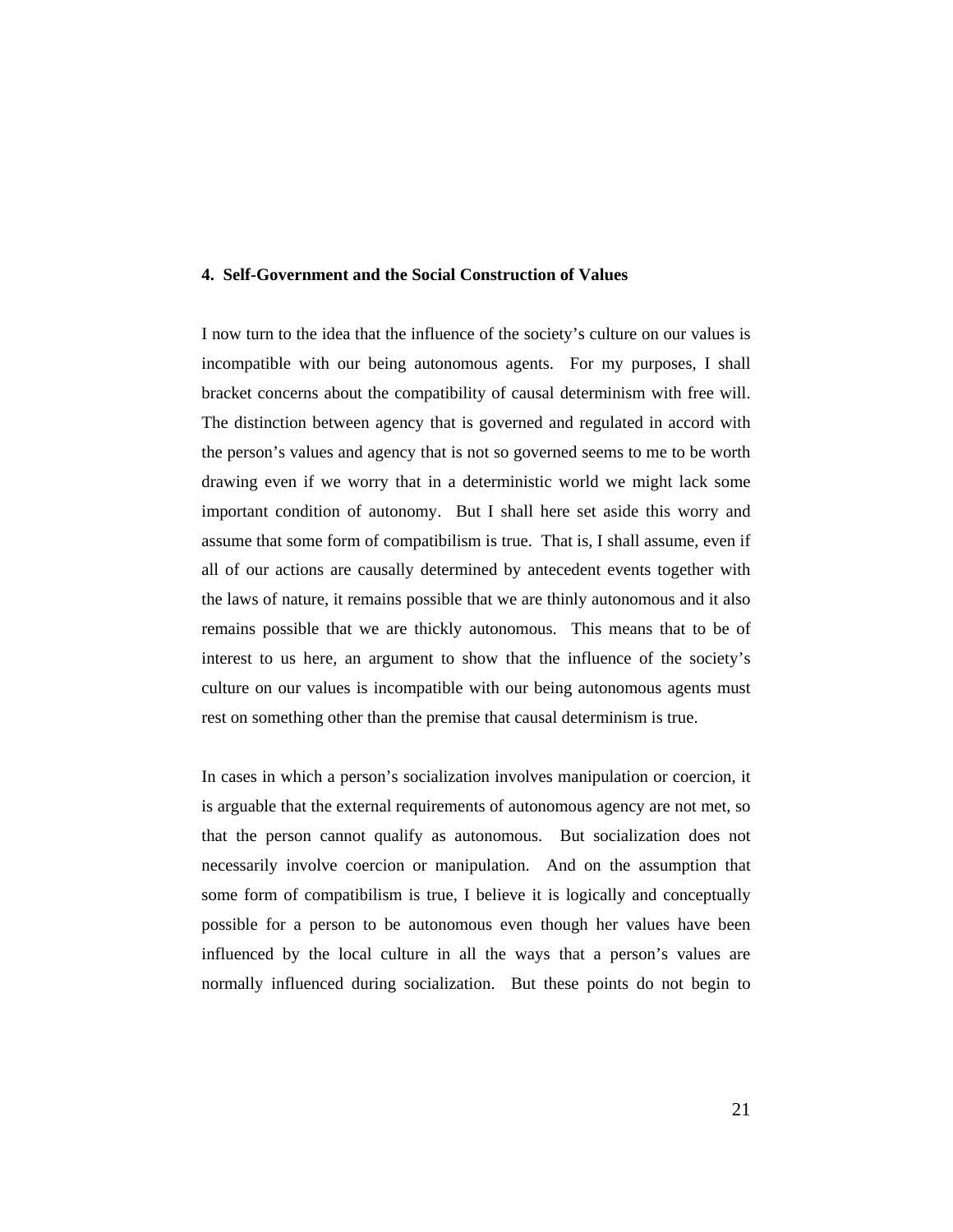settle the interesting question. The interesting question is whether it is a true, defeasible, law-like generalization that a person's socialization undermines or compromises her autonomy. The issue is whether it is a defeasible law-like truth that the influence of the society's culture on our values defeats or undermines our autonomy.

 The kind of influence at issue between the culture and our values is causal, but it is mediated by the 'content' both of our values and of the culture. Values are 'intentional' states that have a 'content' or are about something, such as friendship or happiness. A culture is a set of shared ideas and the like, and these are also intentional states. So the influence of the culture on our values is between intentional states. Moreover, its operation depends on both the content of the culture and the content of our values. In these respects, it is analogous to the kind of influence that can lead to religious conversion.

 Suppose, for example, that Mr. Lonely, a lonely, unhappy, and vulnerable person with no religious convictions, meets someone recruiting for a religious cult. The member of the cult befriends Mr. Lonely and takes him into the group. He gradually loses his sense of loneliness and unhappiness and comes to build his well-being around being accepted in the group. The result is that he would be psychologically devastated to feel he did not belong. Since the group is characterized in part by a set of shared values, he takes on board these values. Once he has been socialized, he is accepted as a member of the group. He comes to value the same things that are valued in the group's culture.

In the course of his socialization into the group, Mr. Lonely might have been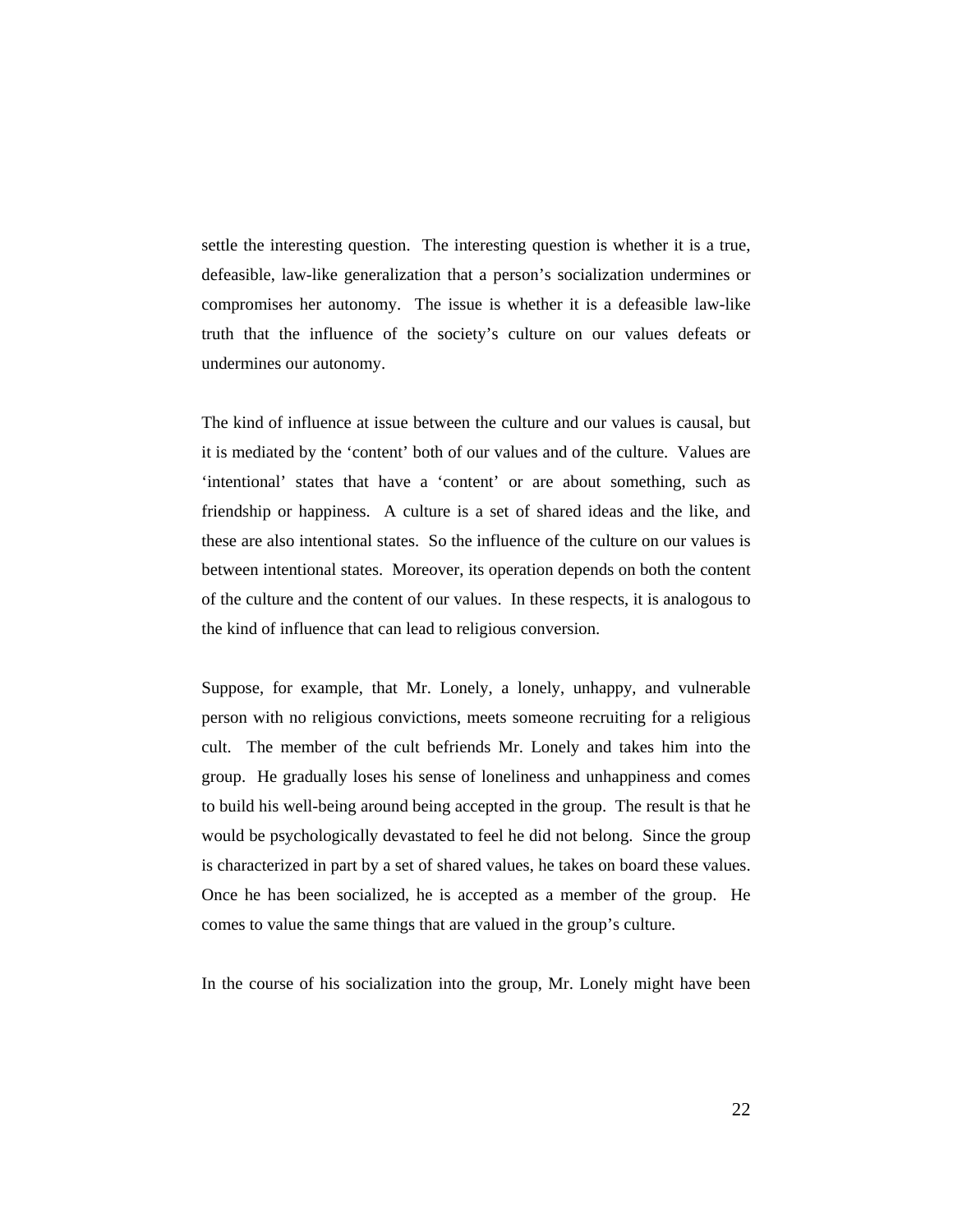manipulated. Members of the cult might have threatened in subtle ways to withhold or to withdraw their acceptance of him, and in this way they might have put him under severe pressure to adjust his values to the culture of the group. If he was manipulated in these ways, Mr. Lonely's autonomy was compromised by his conversion. For a person who is manipulated does not meet one of the external requirements of autonomy. His autonomy is compromised with respect to decisions affected by the manipulation.

 This is not the scenario I want to discuss, however. I want to discuss a scenario in which the conversion process that Mr. Lonely went through was not manipulative. Of course, we are supposing that Mr. Lonely would not have been accepted as a member of the group if he had not come to accept the values of the cult. The important point, however, is that there need not have been any manipulative intent on the part of the members of the cult and neither they nor Mr. Lonely need have realized how much psychological pressure Mr. Lonely was facing. In this sense, the process that Mr. Lonely went through might not have been manipulative. But even if the process was not manipulative, we might still think that Mr. Lonely's autonomy was compromised if his own critical faculties were not involved in a decision to change his values and if he did not exert control over the change in his values. Autonomy is a matter of degree. Mr. Lonely might have qualified as autonomous before he joined the cult. And we can assume that, after his conversion, he governs his life on the basis of his new values and that he therefore qualifies as autonomous at least to this extent. A person can be autonomous with respect to certain aspects of his life, but not with respect to others, and his autonomy can be compromised without being eliminated. Even in this first non-manipulative scenario, we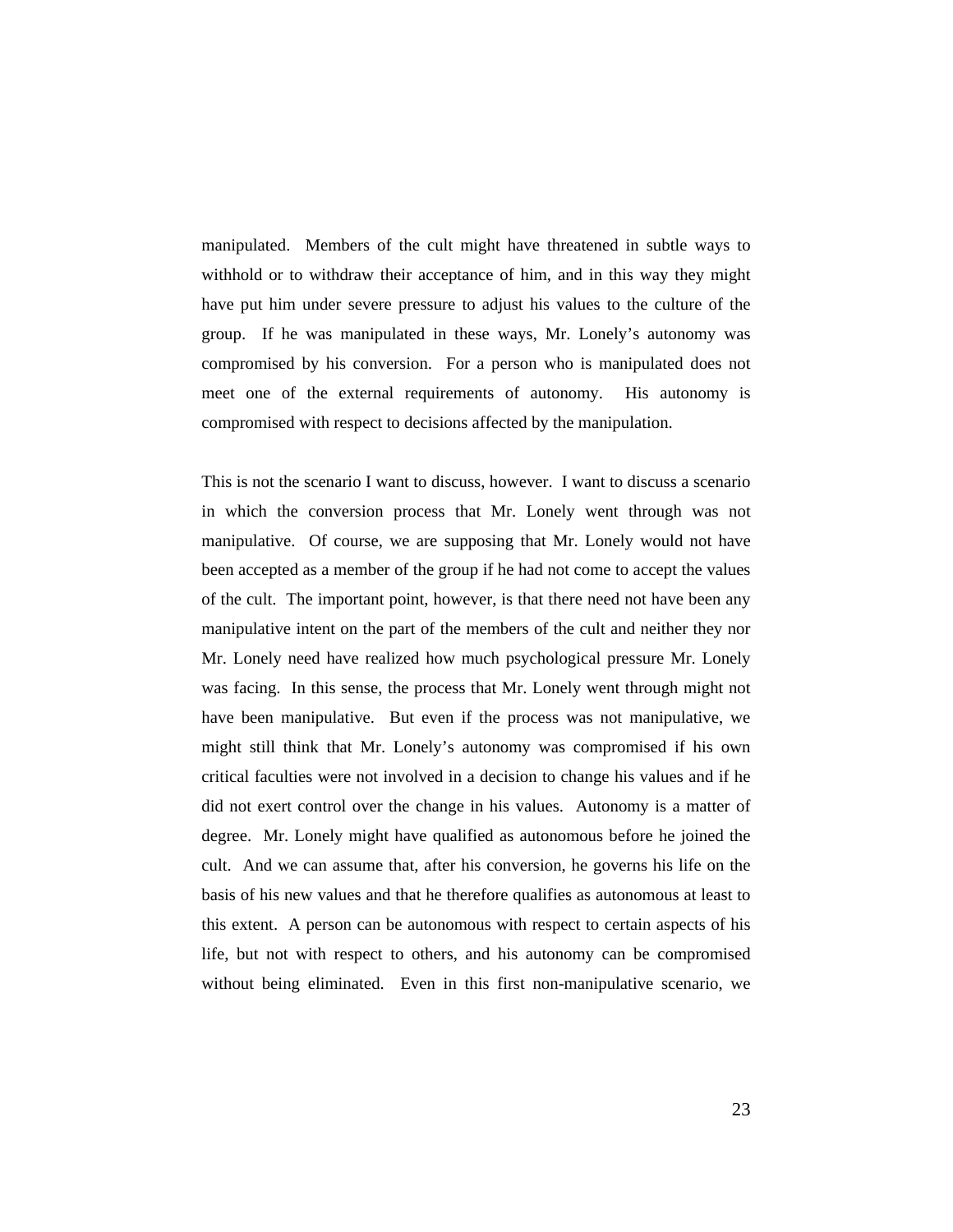might think, Mr. Lonely's degree of autonomy is reduced.

 Imagine, however, a different non-manipulative scenario. In this scenario, Mr. Lonely was aware of what was happening to him and decided to allow it to happen, and in making this decision he was guided by his values and exercised his own critical faculties. Perhaps, for example, he valued friendship and a sense of belonging and saw that the best way of realizing these values in his life was to allow himself to be acculturated by the cult. In this case, I submit, there need not have been any compromising of Mr. Lonely's autonomy. This scenario is relevantly similar to cases in which a person's values are shaped by the culture of a society that she joined as a mature adult, foreseeing how her values would change. So it seems to me that a person's values can be deeply influenced as a result of acculturation without this in any way undermining or compromising her autonomy.

 In the usual case, however, our values are formed by a process of acculturation that takes place while we are children, and we are not aware of what is happening to us. We need to decide what to think about this kind of case, and we are not going to be helped in this by thinking about the case where Mr. Lonely was aware of what was happening to him and decided to allow it to happen. We need to return to the first non-manipulation scenario, and provide more detail. Suppose now that Mr. Lonely does not understand the effect that his joining the cult will have on his values. He does not realize while he is being socialized that his values are being shaped by the process he is undergoing, and he makes no decision to allow his values to be affected by the process. In such a case, as I said, it seems plausible that Mr. Lonely is not fully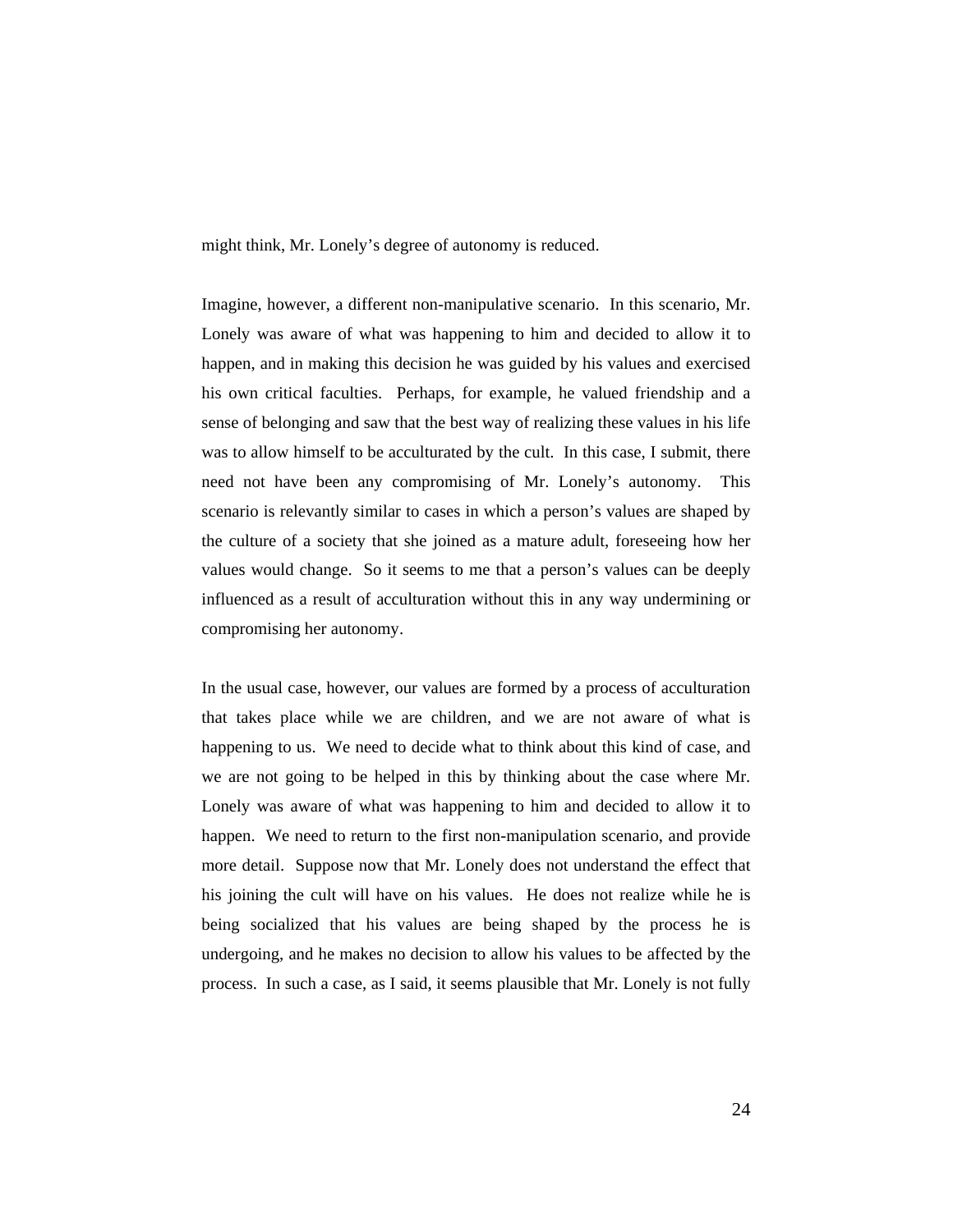autonomous during the process of acculturation. Important changes are taking place in his values, and he is capable of understanding these changes, and he is also capable of deciding either to resist them or to allow them to happen, but he is not sufficiently self-aware and nor is he sufficiently strong psychologically to govern his life in accord with his values in this important respect. So he is less than fully autonomous during this period in his life. There can be cases in which a person's autonomy is compromised by a process of acculturation.

 The usual case of socialization is, however, relevantly different from this case in several important respects. In the usual case, a person's values are shaped by a process of acculturation that takes place while she is a child. In the usual case, a person's socialization is an innocent product simply of her being brought up by a family in a given social context. A child begins without having any values. She is a blank slate. It is not merely that important changes take place in the values of a child during her socialization. Moreover, a child who is being socialized is not typically capable of understanding what is happening to her as she is socialized, and is not capable of preventing herself from acquiring the values she will acquire as a result. Nor is she capable, at least at the earliest stages of socialization, of deciding whether to resist her socialization or to allow it to happen. A child is not aware of what is happening when she is being socialized, at least not in the earliest stages, nor has she made any decision that has put her into the position she is in. Given all of this, it would be a mistake to think that our conclusion in the last scenario involving Mr. Lonely supports the conclusion that the normal process of acculturation that all of us have been through has compromised our autonomy due to its influence on our values.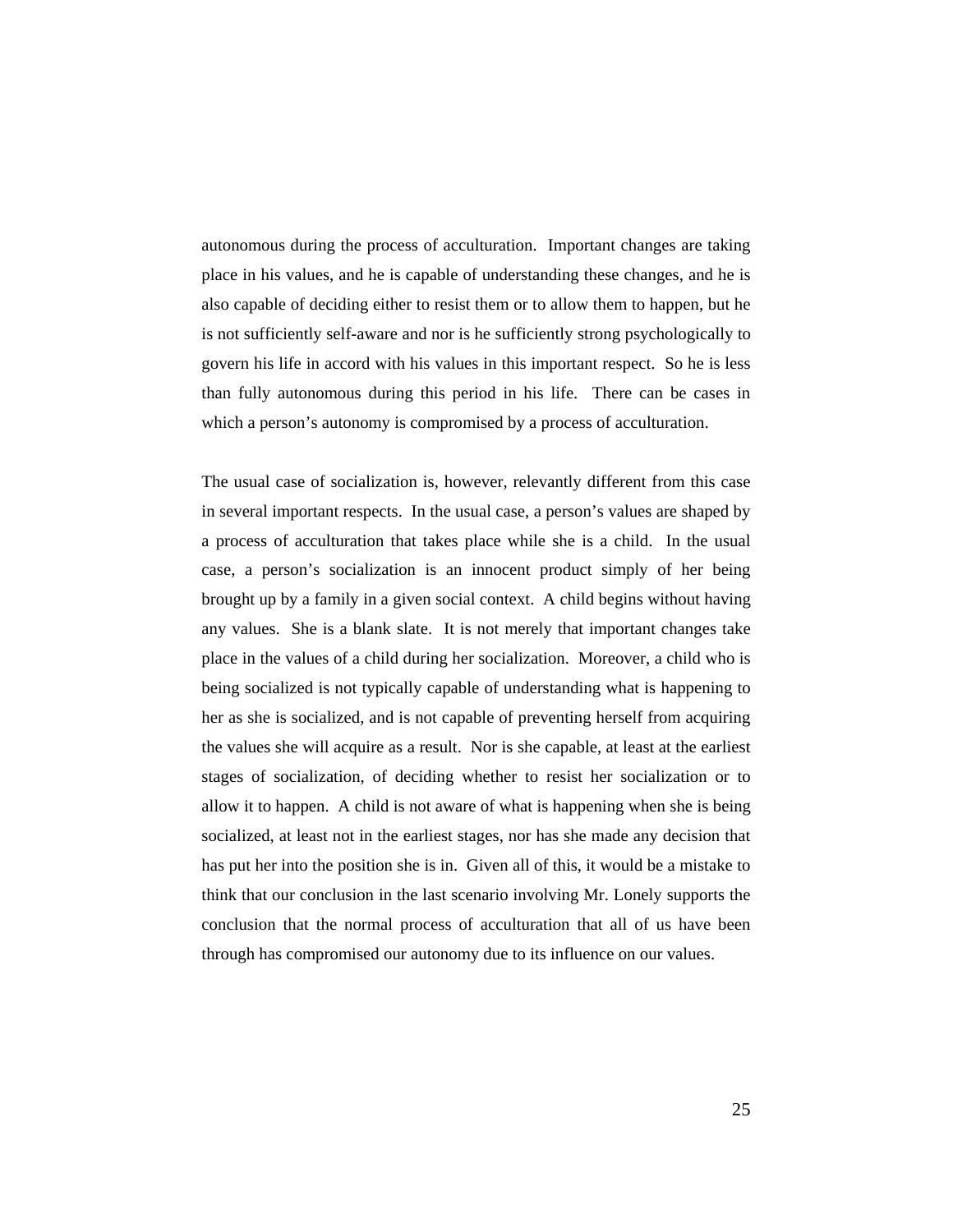It will help to set aside the examples involving Mr. Lonely and to consider a science fictional example in which we build an agent in a laboratory. This case will be more closely similar to the case of ordinary socialization than any of the Mr. Lonely examples. We build a robot, let us say, and then we 'implant' in its 'brain' a set of values. In so doing, we are not manipulating or coercing an agent who is already autonomous, for by hypothesis, there is no agent until we are finished and turn on the switch. I submit that the fact that in this process we implant the robot's values in its brain does not mean that it is impossible for us to succeed in building an autonomous agent. It is not impossible that the robot we build is in the end an autonomous agent. Whether it is autonomous depends on whether it goes on to govern its life in accord with its values. If it does, then, it seems to me, it might well be autonomous even though its values were implanted in it.<sup>2[8](#page-25-0)</sup> The fact that its values were implanted does not entail that it is not autonomous.

 If this is correct, then it seems to me that a child who is socialized in such a way that she comes to accept the values of her society might well be autonomous despite the fact that she has the values she has only because of a process over which she had no control. The fact that she had no control over the formation of her values and that her values were not autonomously chosen does not entail that she is not autonomous.

More than this, I think that the fact that children normally have no control over

1

<span id="page-25-0"></span>I do not say that the robot is autonomous under this condition for, as I have said, there is more to being autonomous than merely governing one's life by one's values.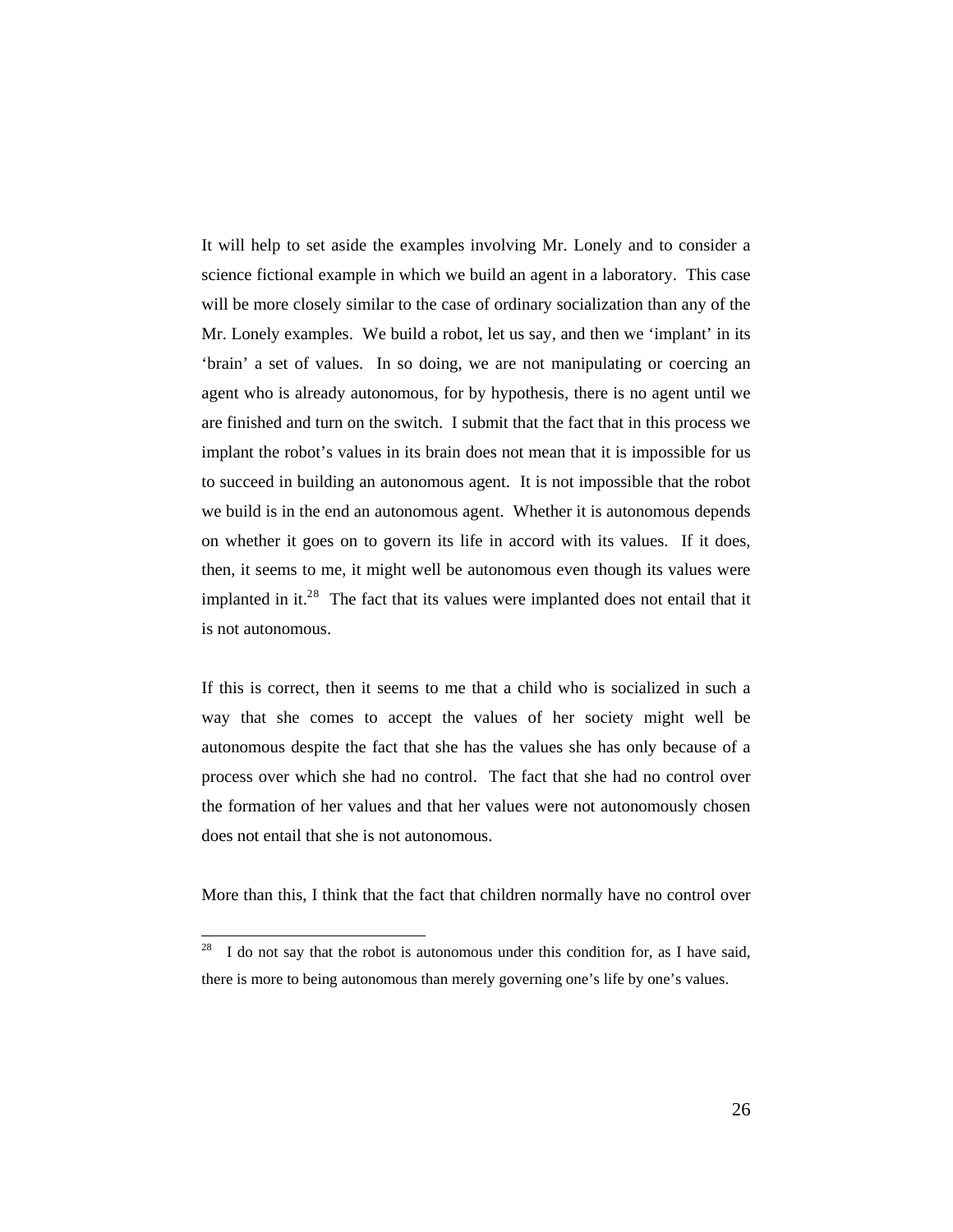the formation of their values has nothing to do with whether they are autonomous. The socialization of a child is not relevantly similar to the acculturation of Mr. Lonely into the values of the cult. There are some scenarios involving Mr. Lonely in which it is plausible to say that his autonomy is compromised, but the reason it is plausible to say that his autonomy is compromised in these cases is not simply because he was socialized in a way that led to a change in his values. Rather, first, in some of the cases, he understood what was happening to him, or at least he was capable of exercising control, but he failed to do so. He failed to govern this aspect of his life in accord with his values. A child is not capable of exercising control over her own socialization, at least not in the earliest stages of the process, nor does she understand what is happening to her. Moreover, second, in some of the cases, Mr. Lonely was manipulated and he therefore failed to meet an external requirement of autonomy. The socialization of a child does not normally involve manipulation or at least it need not. Third, and most important, Mr. Lonely was an agent with control over his life when he was brought into the cult. A child is <u>formed into</u> an agent by her socialization. So even if the socialization of a child does involve some manipulation, it does not involve the manipulation of an agent who would otherwise be autonomous. There is therefore no violation of the external requirement according to which manipulation undermines autonomy. There is no autonomy to undermine.

 The issue I have been addressing is whether it is a true, defeasible, law-like generalization that a person's socialization undermines or compromises her autonomy. In other words, the issue is whether it is a true, defeasible, law-like generalization that the influence of the society's culture on our values defeats or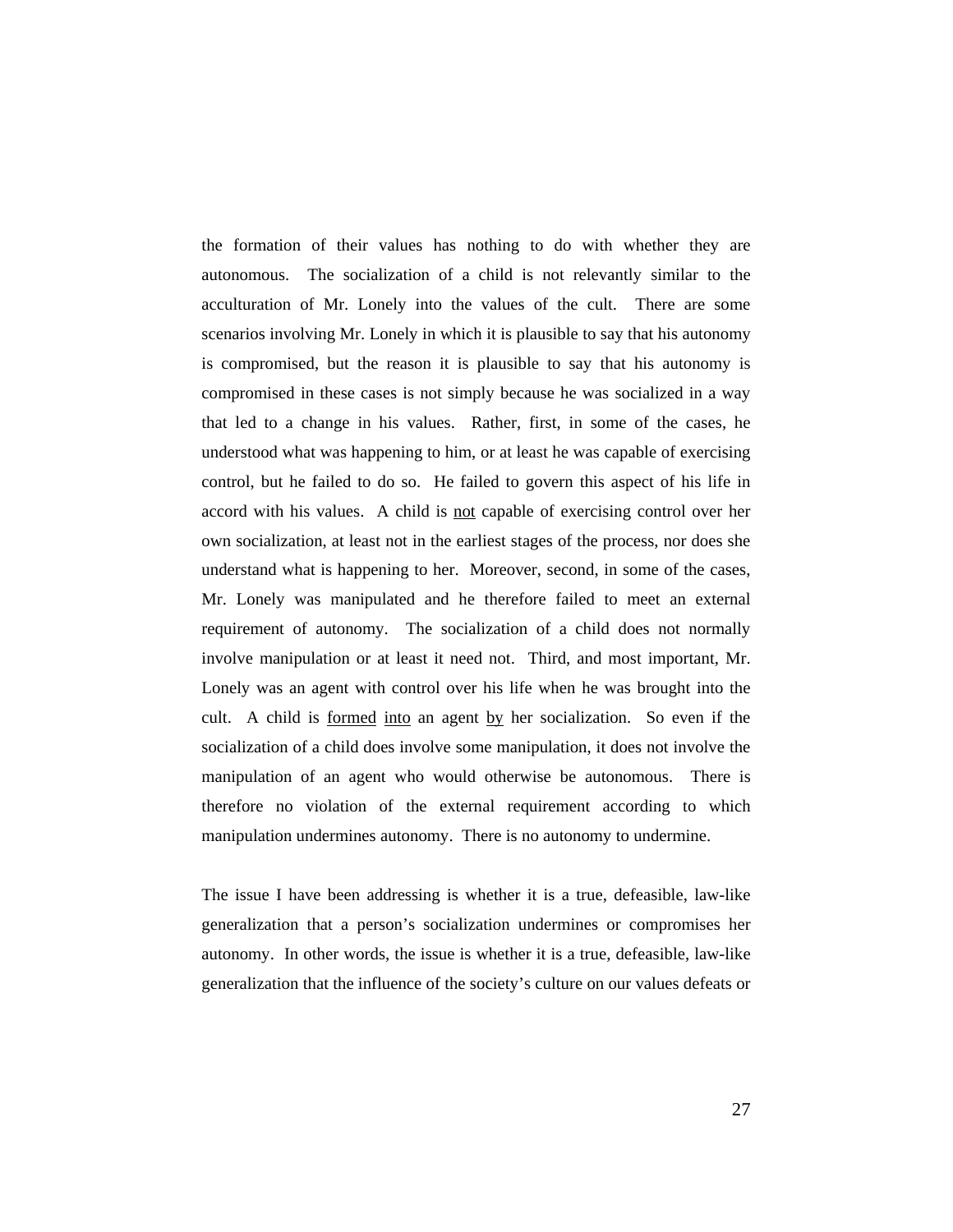compromises our autonomy. I say that the answer to this question is in the negative. Indeed, as I argued in the preceding section, living in a society is a precondition of autonomous agency. We now understand why this is so. People initially acquire their values as children, as a result at least in part of a process of socialization over which they have no control. This process is part of the process by which they become capable of autonomous agency. The fact that a person has no control over the biological process that led to her existence does not mean that she cannot be autonomous. Similarly, the fact that she had no control over the psychological and social process that led (among other things) to her having the values she has does not mean that she cannot be autonomous. These processes are aspects of the overall process that creates agents capable of being autonomous. There is no plausibility to the idea that the mere fact that an agent had no control over the process that created her as an agent means that she is not genuinely capable of being autonomous. I conclude, therefore, that the influence of the society's culture on our values is fully compatible with our being autonomous agents.

 The cases we have considered – the religious conversion of an adult, the creation of a robotic agent, and the socialization of a child – can all be accommodated without the need to modify our account of what autonomy consists in. Manipulation and coercion can interfere with a person's autonomy, as we saw in one of the scenarios involving Mr. Lonely and the cult. This is something our account allows for. In one of the non-manipulative scenarios, Mr. Lonely exercised no control over what he saw was happening to him, and his autonomy was thereby compromised because he failed to govern his life in accord with his values. This obviously is compatible with our account. The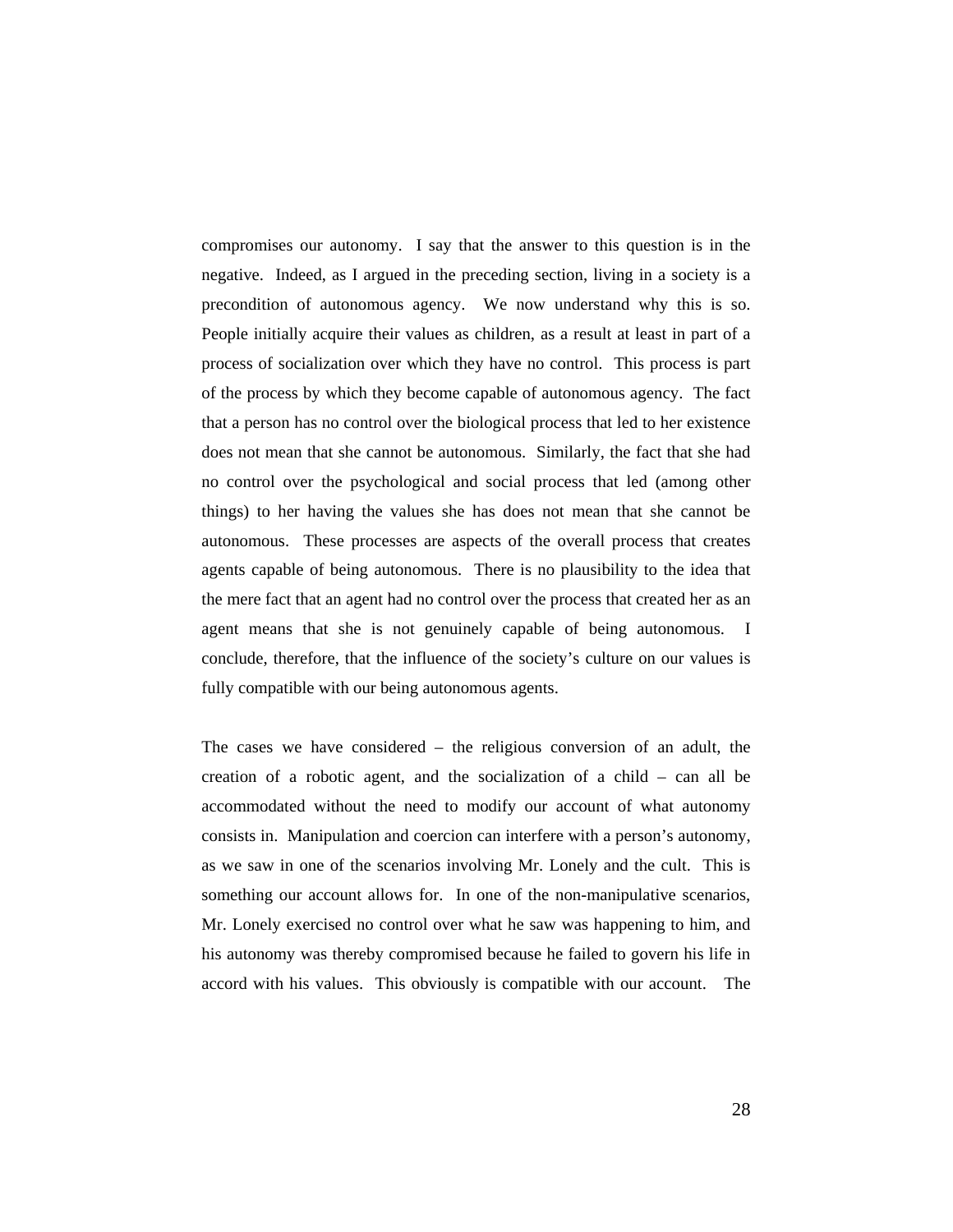fact that children must be socialized in order to have values that enable them to be self-governing is also compatible with our account. Recall that it is central to our account that an agent is autonomous only if she governs her life in accord with her values. It is a true, defeasible, law-like generalization that in order to be autonomous, we need to acquire values through a process of socialization.

#### **5. Conclusion**

1

 The fact that our values are not autonomously chosen and that the culture of our society powerfully affects our values can seem to compromise our autonomy. It can seem implausible that we could qualify as autonomous in governing our lives in accord with our values when we have these values only as a result of such influences. I have argued, however, that even though there are ways in which acculturation can undermine the autonomy of a person, the acculturation of a child does not ordinarily undermine her autonomy. On the contrary, it forms her in such a way that she becomes capable of autonomous agency. Indeed, it is a true defeasible law-like generalization that we would not be autonomous if we had not been subject to acculturation. More generally, we would not be autonomous if we did not live in a society. Living in a society is in this way a precondition of fully autonomous agency.<sup>2[9](#page-28-0)</sup>

<span id="page-28-0"></span> $29$  I presented a version of this paper in October, 2006 to the Workshop on the Social Conditions of Autonomy at the Ethics Center of the University of Zurich. I am grateful to all the participants in the workshop for their helpful comments and suggestions, and especially to Anton Leist.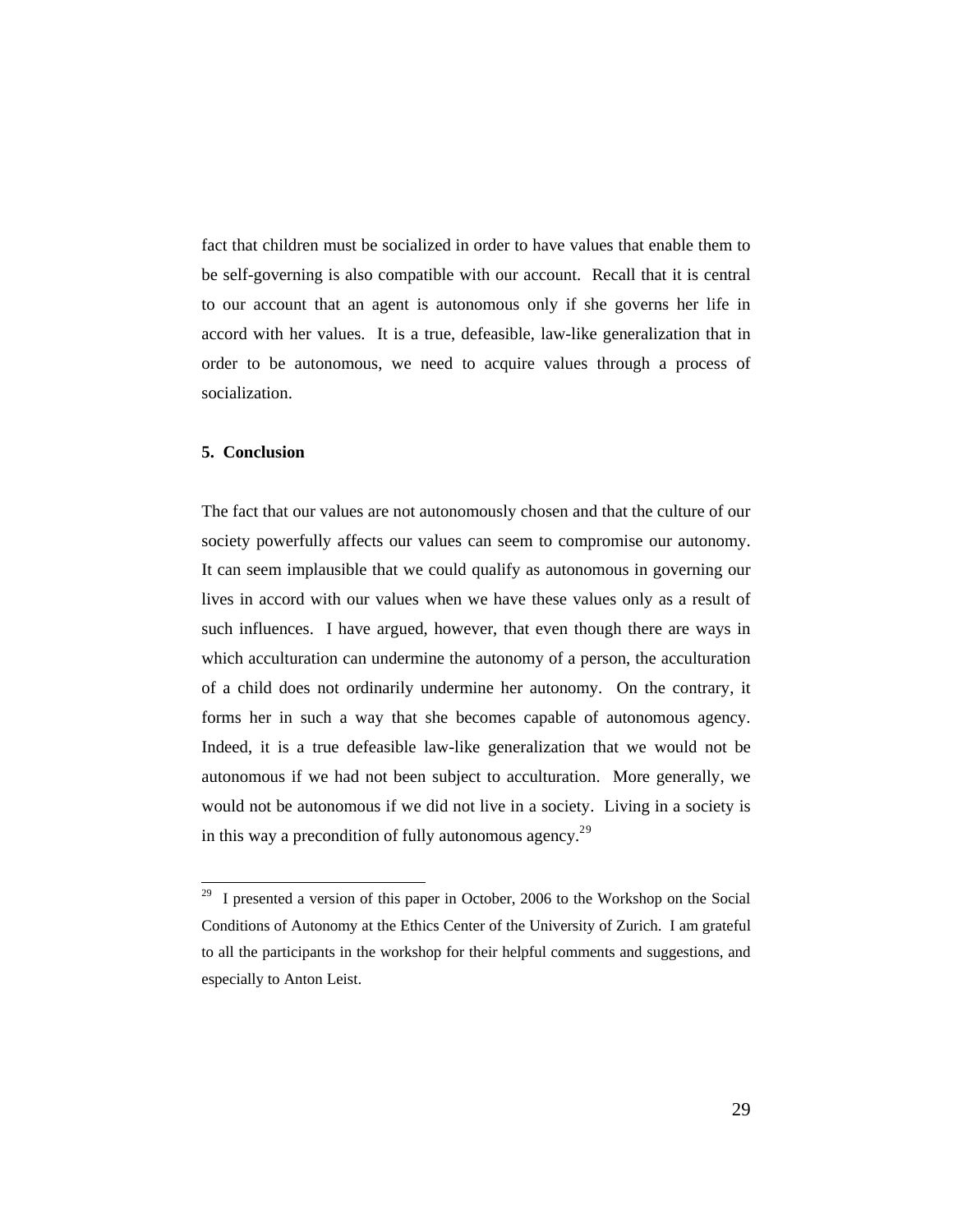### **References**:

- Bratman, Michael. 1996. "Identification, Decision, and Treating as a Reason," *Philosophical Topics* 24: 1-18.
- ---------. 2004. "Planning Agency, Autonomous Agency." In *Personal Autonomy*, ed. James Stacey Taylor, 33-57. Cambridge: Cambridge University Press.
- Cohon, Rachel. 1993. "Internalism about Reasons for Action," *Pacific Philosophical Quarterly* 74: 265-88.
- Copp, David. 1995. *Morality, Normativity, and Society*. New York: Oxford University Press.
- ---------. 1997. "Does Moral Theory Need the Concept of Society?" *Analyse und Kritik* 19: 189-212.
- ---------. 2002. "Social Unity and the Identity of Persons." *The Journal of Political Philosophy* 10: 365-91.
- ---------. 2005. "The Normativity of Self-Grounded Reason," *Social Philosophy and Policy*, 22, pp. 165-203.
- Dworkin, Ronald. 1985. *A Matter of Principle*. Cambridge, Mass.: Harvard University Press.
- Fischer, John Martin and Mark Ravizza, S.J. 1998. *Responsibility and Control: A Theory of Moral Responsibility*. Cambridge: Cambridge University Press.
- Hursthouse, Rosalind. 1999. *On Virtue Ethics*. Oxford: Oxford University Press.